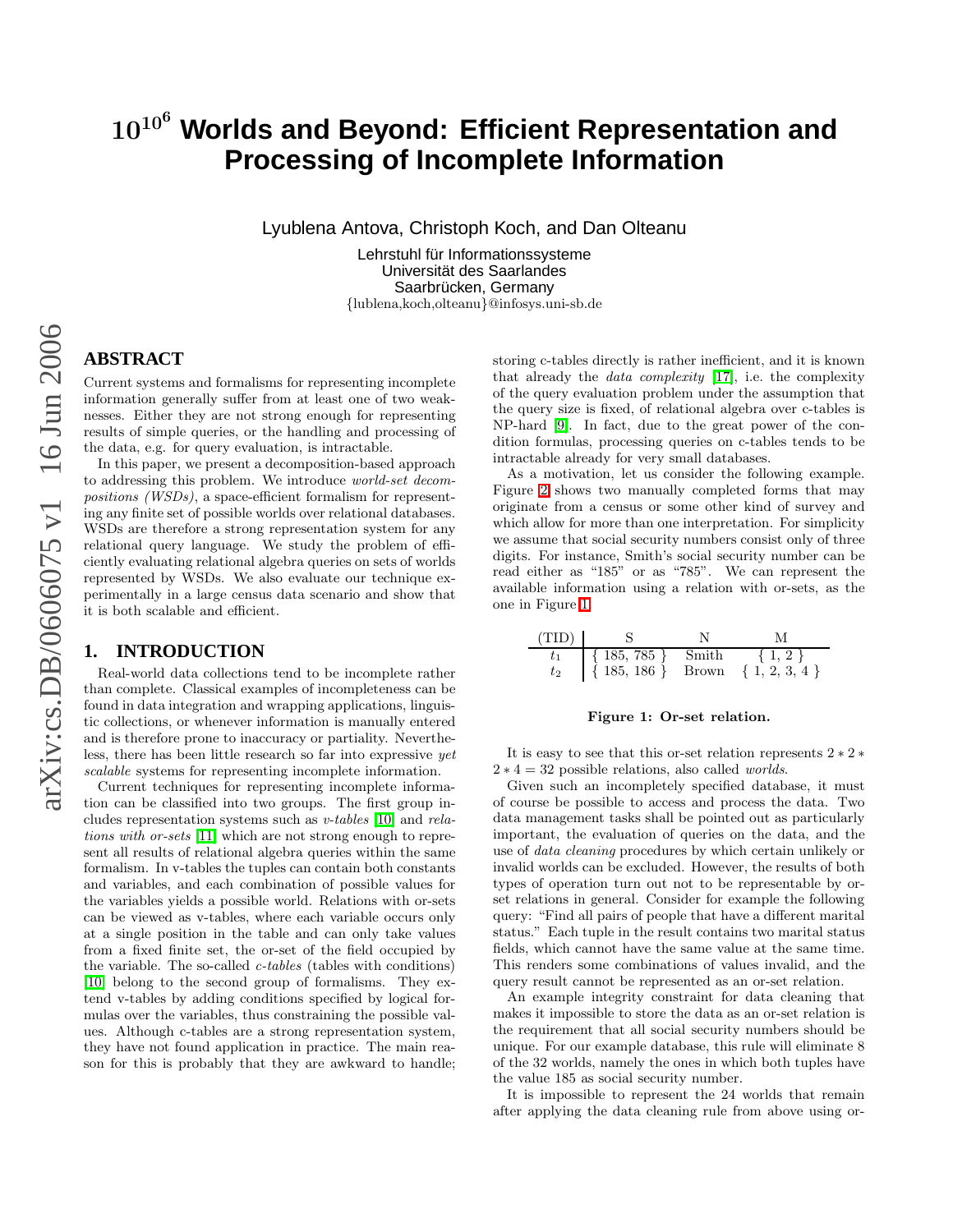| Social Security Number:<br>Name: | W                                                                                  |
|----------------------------------|------------------------------------------------------------------------------------|
| <b>Marital Status:</b>           | $\mathbb{R}$ (2) married<br>$(1)$ single<br>(3) divorced $\Box$ (4) widowed $\Box$ |
|                                  |                                                                                    |
| Social Security Number:<br>Name: |                                                                                    |

<span id="page-1-0"></span>Figure 2: Two completed survey forms.

set relations. What we could do is store each possible world explicitly. One way to do this is using a table called a worldset relation of a given set of possible worlds. Each tuple in this table represents one world and is the concatenation of all tuples in that world (see Figure [3\)](#page-1-1).

The most striking problem of world-set relations is their size. If we conduct a survey of 50 questions on a population of 200 million and we assume that one in 10000 answers can be read in just two different ways, we get  $2^{10^6}$  possible worlds. Each such world is a substantial table of 50 columns and 200 million rows. We cannot store all these worlds explicitly in a world-set relation (which would have  $10^{10}$  columns and  $2^{10^6}$  rows). Data cleaning will often eliminate only some of these worlds, so a DBMS should be able to manage those that remain.

In this paper, we aim at dealing with this complexity. Our approach is based on the new notion of world-set decompositions (WSDs). These are decompositions of a world-set relation into several relations such that their product (using the product operation  $\times$  of relational algebra) is again the world-set relation.

Example 1.1. The world-set represented by our initial or-set relation can also be represented by the product in Figure [4.](#page-1-2)

<span id="page-1-6"></span>Example 1.2. In the same way we can represent the result of data cleaning with the uniqueness constraint for the social security numbers as the product of Figure [5.](#page-1-3)

One can observe that the result of this product is exactly the world-set relation in Figure [3.](#page-1-1) The presented decomposition is based on the *independence* between (sets of) fields, subsequently called components. Only fields that depend on each other, for example  $t_1.S$  and  $t_2.S$ , belong to the same component. Since  $\{t_1.S, t_2.S\}$  and  $\{t_1.M\}$  are independent, they are put into separate components.  $\Box$ 

In practice, it is often the case that corresponding fields or even tuples carry the same values in all worlds. For instance, in the census data scenario discussed above, we assumed that only one field in 10000 has several possible values. Such a world-set decomposes into a WSD in which most fields are in component relations that have precisely one tuple.

| $t_1.S$ | $t_1.N$ | $t_1.M$        | $t_2.S$ | $t_2$ .N | $t_2.M$        |
|---------|---------|----------------|---------|----------|----------------|
| 185     | Smith   | 1              | 186     | Brown    | ī              |
| 185     | Smith   | $\mathbf{1}$   | 186     | Brown    | 2              |
| 185     | Smith   | $\mathbf{1}$   | 186     | Brown    | 3              |
| 185     | Smith   | $\mathbf{1}$   | 186     | Brown    | 4              |
| 185     | Smith   | $\overline{2}$ | 186     | Brown    | $\mathbf 1$    |
| 185     | Smith   | $\overline{2}$ | 186     | Brown    | $\overline{2}$ |
| 185     | Smith   | $\overline{2}$ | 186     | Brown    | 3              |
| 185     | Smith   | $\overline{2}$ | 186     | Brown    | 4              |
| 785     | Smith   | $\mathbf{1}$   | 185     | Brown    | $\mathbf 1$    |
| 785     | Smith   | $\mathbf{1}$   | 185     | Brown    | $\overline{2}$ |
| 785     | Smith   | $\mathbf{1}$   | 185     | Brown    | 3              |
| 785     | Smith   | $\mathbf{1}$   | 185     | Brown    | $\overline{4}$ |
| 785     | Smith   | $\mathbf{1}$   | 186     | Brown    | $\mathbf 1$    |
| 785     | Smith   | $\mathbf{1}$   | 186     | Brown    | $\overline{2}$ |
| 785     | Smith   | $\mathbf{1}$   | 186     | Brown    | 3              |
| 785     | Smith   | $\mathbf{1}$   | 186     | Brown    | $\overline{4}$ |
| 785     | Smith   | $\overline{2}$ | 185     | Brown    | $\mathbf 1$    |
| 785     | Smith   | $\overline{2}$ | 185     | Brown    | $\overline{2}$ |
| 785     | Smith   | $\overline{2}$ | 185     | Brown    | 3              |
| 785     | Smith   | $\overline{2}$ | 185     | Brown    | 4              |
| 785     | Smith   | $\overline{2}$ | 186     | Brown    | $\mathbf 1$    |
| 785     | Smith   | $\overline{2}$ | 186     | Brown    | 2              |
| 785     | Smith   | $\overline{2}$ | 186     | Brown    | 3              |
| 785     | Smith   | $\overline{2}$ | 186     | Brown    | 4              |

<span id="page-1-1"></span>Figure 3: World-set relation for the remaining 24 worlds after excluding the ones with duplicated social security numbers.



<span id="page-1-2"></span>Figure 4: World-set decomposition for the initial orset relation.



<span id="page-1-3"></span>Figure 5: WSD of the world-set relation of Figure [3.](#page-1-1)

We will also consider a refinement of WSDs,  $WSDTS$ , which stores information that is the same in all possible worlds once and for all in so-called template relations.

<span id="page-1-5"></span>EXAMPLE 1.3. The world-set of the previous examples can be represented by the WSDT of Figure [6.](#page-1-4)  $\Box$ 



<span id="page-1-4"></span>Figure 6: WSD with a template relation.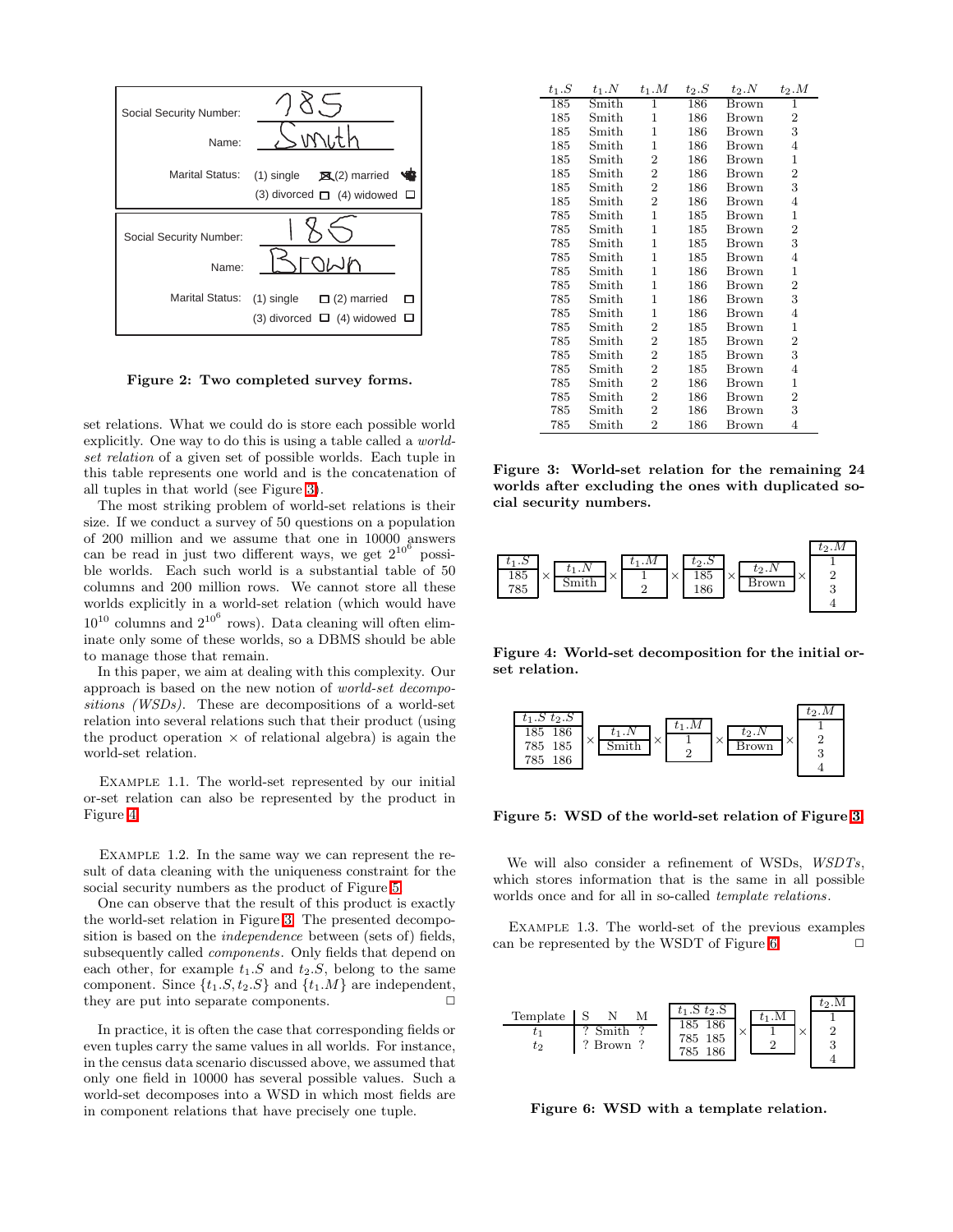Using WSDs and WSDTs we can represent sets of worlds that cannot be expressed with or-set relations; at the same time the decomposition is just slightly larger than the original or-set relation for those cases where world-sets are actually expressible as or-set relations and can be compared.

| $c$ -table $\mid S \mid N \mid$ |               | M |                                          |
|---------------------------------|---------------|---|------------------------------------------|
|                                 |               |   | $(x = 185 \land z = 186) \lor$           |
|                                 |               |   | $(x = 785 \land z = 185) \lor$           |
|                                 |               |   | $(x = 785 \land z = 186)$                |
|                                 | x Smith $y$   |   | $y=1 \vee y=2$                           |
|                                 | $z$ Brown $w$ |   | $w = 1 \vee w = 2 \vee w = 3 \vee w = 4$ |

#### <span id="page-2-0"></span>Figure 7: A c-table encoding the WSDT of Figure [6.](#page-1-4)

WSDTs combine the advantages of WSDs and c-tables. In fact, WSDTs can be naturally viewed as c-tables whose formulas have been put into a normal form represented by the component relations, and variables represent fields where the worlds disagree. Indeed, each tuple in the product of the component relations is one possible value assignment for the variables in the template relation.

The c-table in Figure [7](#page-2-0) is equivalent to the WSDT in Figure [6.](#page-1-4) The WSDT components that encode dependencies spanning over several tuples become in the equivalent c-table global conditions, and each other component becomes local condition to its respective tuple.

The technical contributions of this paper are as follows.

- We formally introduce WSDs and WSDTs and study some of their properties. Our notion is a refinement of the one presented above and allows to represent worlds over multi-relation schemas which contain relations with varying numbers of tuples. WSD(T)s can represent any finite set of possible worlds over relational databases and are therefore a strong representation system for any relational query language.
- A problem with WSDs and WSDTs is that a DBMS that manages such representations has to support relations of arbitrary arity: the schemata of the component relations of a decomposition depend on the data. Unfortunately, DBMS (e.g. PostgreSQL) in practice often do not support relations beyond a fixed arity.

For that reason we present refinements of the notion of WSDs, the *uniform WSDs (UWSDs)*, and their extension by template relations, the UWSDTs, and study their properties as representation systems.

• We show how to process relational algebra queries over world-sets represented by UWSDTs. For illustration purposes, we first discuss the query evaluation problem in the context of the much more graphic WSDs.

We also develop a number of optimizations and techniques for normalizing the data representations obtained by queries to support scalable query processing even on very large world-sets.

- We briefly describe a prototype implementation on top of the PostgreSQL RDBMS that supports the management of incomplete information using UWSDTs.
- We initiate a study of the data cleaning problem in the context of UWSDTs. We focus on two kinds of

dependencies, functional dependencies and a class of (in)equality-generating dependencies, and adapt the Chase procedure (cf. [\[12,](#page-14-4) [3,](#page-14-5) [8\]](#page-14-6)) for incomplete information to the framework of UWSDTs.

• We report on our experimental evaluation of UWS-DTs as a representation system for large finite sets of possible worlds. Our experiments show that UWSDTs allow highly scalable techniques for managing incomplete information. We found that the size of UWSDTs obtained as query answers or data cleaning remains close to that of a single world. Furthermore, the processing time for queries on UWSDTs is also comparable to processing just a single world and thus a classical relational database.

A fundamental assumption of this work is that one wants to store and manage sets of possible worlds. We believe that this is justified by previous work on representation systems, starting with Imielinski and Lipski [\[10\]](#page-14-0), and by current application requirements. Data cleaning is often an incremental process that requires to store large intermediate results, world-sets, in databases. Our approach can deal with databases in which some uncertainties could not be resolved. Such databases are still valuable. It should be possible to do data transformation queries that preserve as much information as possible, thus necessarily mapping from sets of possible worlds to sets of possible worlds. A different approach is followed in work on finding certain answers of queries on incomplete-information databases (see e.g. [\[6\]](#page-14-7)).

Differently from c-tables, WSDs cannot represent infinite world-sets. A second assumption of this work is that *finite* world-sets are relevant. We present several application scenarios in this paper (such as census) where this clearly is the case. Furthermore, as discussed above, (U)WSDTs can be seen as a normal form for the c-tables representing finite world-sets. (U)WSDTs support efficient representation and processing, with the promise of yet more expressive while still scalable representation systems to follow in the future.

The structure of this paper is as follows. We start by introducing some required notation in Section [2.](#page-2-1) In Section [3,](#page-3-0) we formally define the (U)WSDTs. Sections [4](#page-4-0) and [5](#page-9-0) discuss efficient query evaluation in our framework and Section [6](#page-9-1) addresses the data cleaning problem on WSDTs. Section [7](#page-10-0) presents our experimental evaluation of the approach. Finally, Sections [8](#page-12-0) and [10](#page-14-8) discuss further application scenarios of WSDs as well as future work.

#### <span id="page-2-1"></span>**2. PRELIMINARIES**

We use the named perspective of the relational model with the operations selection  $\sigma$ , projection  $\pi$ , product  $\times$ , union ∪, difference –, and attribute renaming δ (cf. e.g. [\[2\]](#page-14-9)). A *relational schema*  $\Sigma$  is a set of constructs of the form  $R[U]$ , where  $R$  is a relation name and  $U$  is a set of attribute names. The arity |U| of R is denoted by  $ar(R)$ .

Let **D** be a finite set of domain elements. A relation over schema  $R[A_1, \ldots, A_k]$  is a set of tuples  $(A_1 : a_1, \ldots, A_k : a_k)$ where  $a_1, \ldots, a_k \in \mathbf{D}$ . A relational database A over schema  $\Sigma$  is a set of relations  $R^{\mathcal{A}}$ , one for each relation schema  $R[U]$ from  $\Sigma$ . Sometimes, when no confusion of database may occur, we will use R rather than  $R^{\mathcal{A}}$  to denote one particular relation over schema  $R[U]$ . By the size of a relation  $R$ , denoted  $|R|$ , we refer to the number of tuples in R. For a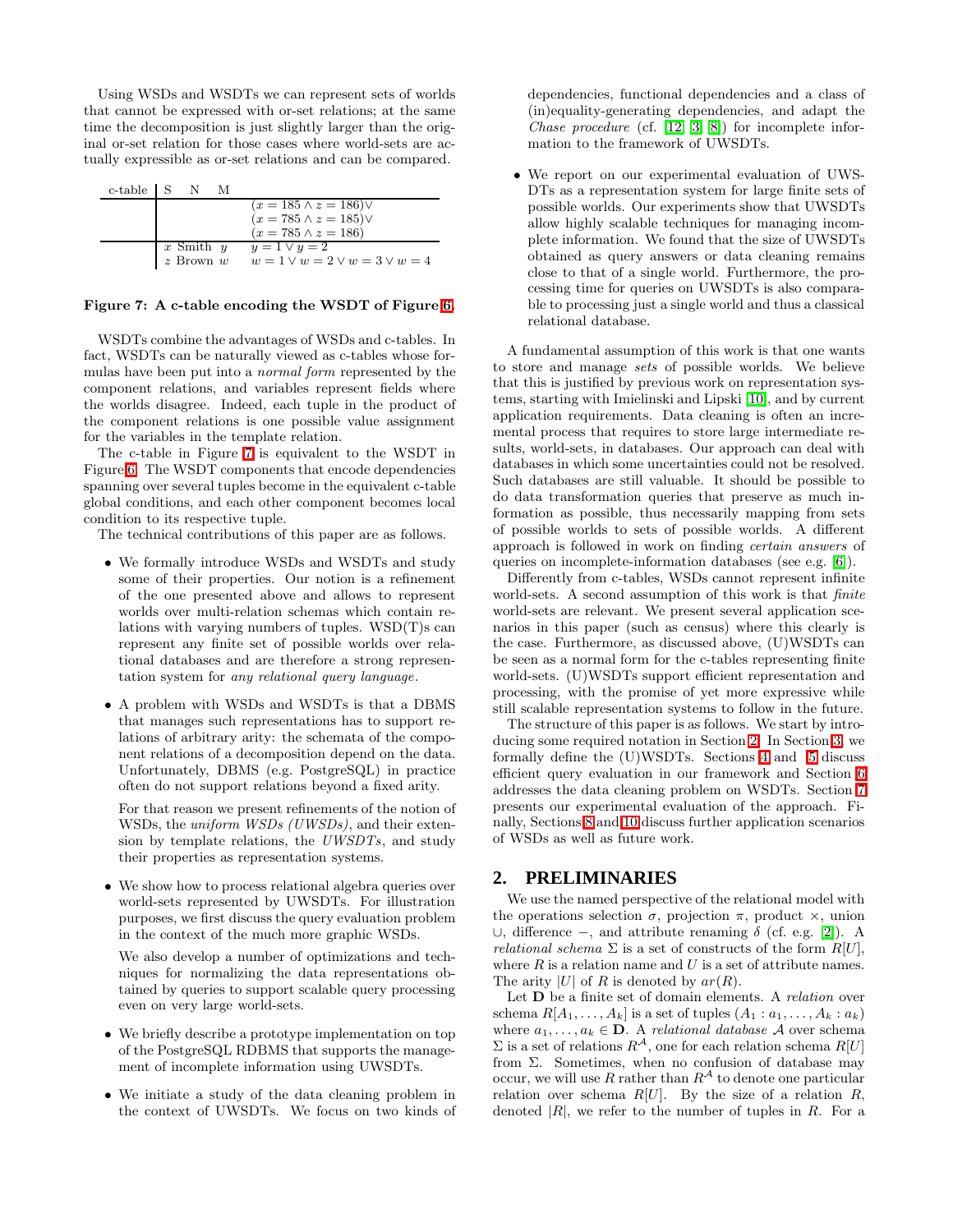relation R over schema  $R[U]$ , let  $S(R)$  denote the set U of its attributes.

Let R be a relation with schema  $R[U]$ . Then a disjoint mpartition  $\{U_1, \ldots, U_m\}$  of U is called a *(product)* m-decomposition of R iff  $\pi_{U_1}(R) \times \cdots \times \pi_{U_m}(R) = R$ . The projections  $\pi_{U_1}(R), \ldots, \pi_{U_m}(R)$  are called *components*.

A set of *possible worlds* (or *world-set*) over schema  $\Sigma$  is a set of databases over schema Σ.

Let  $W$  be a set of structures, rep be a function that maps to world-sets of the same schema. Then rep is a strong representation system for a query language if, for each query Q of that language and each  $W \in W$  such that Q is applicable to the worlds in  $rep(\mathcal{W})$ , there is a structure  $\mathcal{W}' \in \mathbf{W}$  such that  $rep(\mathcal{W}') = \{Q(\mathcal{A}) \mid \mathcal{A} \in rep(\mathcal{W})\}.$  Obviously,

<span id="page-3-1"></span>Lemma 2.1. If rep is a function whose image is the set of all finite world-sets, then rep is a strong representation system for any relational query language.

For the remainder of the paper we consider that the arity of all our database relations is at least one and the projection operation does not project to the empty set of attributes.

#### <span id="page-3-0"></span>**3. WORLD-SET DECOMPOSITIONS**

#### **3.1 The Basic Notion**

In order to use classical database techniques for storing and querying data, we develop a scheme for representing a world-set **A** by a single relational database.

Let  ${\mathbf A}$  be a finite world-set over schema Σ. For each  $R \in$  $Σ$ , let  $|R|_{max} = max\{|R^{\mathcal{A}}| : \mathcal{A} \in \mathbf{A}\}\$  denote the maximum cardinality of  $R$  in any world of  $A$ . Given a world  $A$  with  $R^{\mathcal{A}} = \{t_1, \ldots, t_{|R^{\mathcal{A}}|}\},$  let  $t_{R^{\mathcal{A}}}$  be the tuple obtained as the concatenation (denoted  $\circ$ ) of the tuples of  $R^{\mathcal{A}}$  padded with a special null value  $\perp \notin \mathbf{D}$  up to arity  $ar(R) \cdot |R|_{\text{max}}$ ,

$$
t_{R^{\mathcal{A}}} := t_1 \circ \cdots \circ t_{|R^{\mathcal{A}}|} \circ (\underbrace{\perp, \ldots, \ldots, \perp}_{ar(R) \cdot (|R|_{\max} - |R^{\mathcal{A}}|)}).
$$

Then tuple  $t_{\mathcal{A}} := t_{R_1^{\mathcal{A}}} \circ \cdots \circ t_{R_k^{\mathcal{A}}}$  for  $\Sigma = \{R_1, \ldots, R_k\}$ encodes all the information in world  $A$ . Now, by the *world*set relation  $W(A)$  of world-set A, we denote the relation  $\{t_{\mathcal{A}} \mid \mathcal{A} \in \mathbf{A}\}.$  Relation  $W(\mathbf{A})$  has schema (attributes)  ${R.t.} A_j | R[U] \in \Sigma, 1 \leq i \leq |R|_{\max}, A_j \in U$ .

Given a world-set relation W, let  $rep_{WS}(W)$  denote the represented world-set **A**, i.e. the world-set s.t.  $W = W(A)$ . Given the above definition that turned every world in a tuple in a canonical form, computing  $rep_{WS}(W)$  is an easy exercise. In order to have every world-set relation define a world-set, let a tuple extracted from some  $t_{R}$ <sup>A</sup> be in  $R^{\mathcal{A}}$  iff it does not contain any occurrence of the special symbol  $\bot.$ That is, we map  $t_{R\mathcal{A}} = (a_1, \ldots, a_{ar(R)\cdot|R|\max})$  to  $R^{\mathcal{A}}$  as

$$
t_{R\mathcal{A}} \mapsto \{ (a_{ar(R)\cdot k+1}, \dots, a_{ar(R)\cdot (k+1)}) \mid 0 \le k < |R|_{\max},
$$
  

$$
a_{ar(R)\cdot k+1} \neq \bot, \dots, a_{ar(R)\cdot (k+1)} \ne \bot \}.
$$

(So one can think of  $\perp$  as a deletion marker for tuples.)

Observe that although world-set relations are not unique as we have left open the ordering in which the tuples of a given world are concatenated, all world-set relations of a world-set A are equally good for our purposes because  $rep_{WS}$  maps them invariantly back to **A**.

DEFINITION 3.1. Let  $A$  be a world-set. Then a *world-set* m-decomposition (m-WSD) of **A** is a tuple  $\{C_1, \ldots, C_m\}$ such that  $C_1 \times \cdots \times C_m = W(A)$ , that is, the schemata of  $\{C_1, \ldots, C_m\}$  constitute an m-decomposition of the worldset relation  $W(A)$ . The world-set represented by m-WSD  $\{C_1, \ldots, C_m\}$ , subsequently called  $rep(\{C_1, \ldots, C_m\})$ , is  $rep_{WS}(C_1 \times \cdots \times C_m).$ 

Remark 3.2. There is a fairly large literature on the universal relation assumption and relational decomposition, particularly on lossless join decomposition, cf. e.g. [\[16,](#page-14-10) [2\]](#page-14-9); however, previous work assumes that decompositions are defined intensionally using dependencies. Decompositions of extensionally given relations are less natural in the classical context because such decompositions may break on updates.

Somewhat simplified examples of world-set relations and WSDs over a single relation  $R$  (thus " $R$ " was omitted from the attribute names of the world-set relations) were given in Section [1.](#page-0-1) Further examples can be found in Section [4.](#page-4-0) It should be emphasized that with WSDs we can also represent multiple relational schemata and even components with fields from different relations.

It immediately follows from our definitions that

PROPOSITION 3.3. Any finite set of possible worlds can be represented as a world-set relation and as a 1-WSD.

Corollary 3.4 (Lemma [2.1\)](#page-3-1). WSDs are a strong representation system for any relational query language.

As demonstrated in Section [1,](#page-0-1) this is not true for or-set relations. For the relatively small class of world sets that can be represented as or-set relations, the size of our representation system is linear in the size of the or-set relations. As seen in the examples, our representation is much more space-efficient than world-set relations.

An m-WSD is called *maximal(ly decomposed)* if no n-WSD of R exists with  $n > m$ .

PROPOSITION 3.5. For each world-set relation a maximal decomposition exists and is unique.

Proof. Existence is clear because a world-set relation is also a 1-WSD. Uniqueness is shown by contradiction: Given relation R of schema  $R[U]$ , assume that there are two different maximal m-decompositions  $\{U_1, \ldots, U_m\}$  and  $\{V_1, \ldots, V_m\}$ of R. Since the two decompositions are different, there are two sets  $U_i, V_j$  such that  $U_i \neq V_j$  and  $U_i \cap V_j \neq \emptyset$ . But then, as of course  $R = \pi_{U-V_j}(R) \times \pi_{V_j}(R)$ , we have  $\pi_{U_i}(R) =$  $\pi_{U_i}(\pi_{U-V_j}(R) \times \pi_{V_j}(R)) = \pi_{U_i-V_j}(R) \times \pi_{U_i \cap V_j}(R)$ . It follows that  $\{U_1, \ldots, U_{i-1}, U_i - V_j, U_i \cap V_j, U_{i+1}, \ldots, U_m\}$  is an  $(m + 1)$ -decomposition of R, and m-decompositions cannot be maximal. Contradiction.  $\Box$ 

#### **3.2 Adding Template Relations**

We now present our refinement of WSDs that uses  $tem$ plate relations to store information that is the same in all possible worlds. The template relations contain special values '?'  $\notin$  **D** in fields at which different worlds disagree.

We will assume that tuples t have unique ids  $\hat{t}$ . Let  $\Sigma =$  $\{R_1, \ldots, R_k\}$  be a schema and **A** a finite set of possible worlds over  $\Sigma$ . Then, a database  $(R_1^0, \ldots, R_k^0, C_1, \ldots, C_m)$ is called an m-WSD with template relations (m-WSDT) of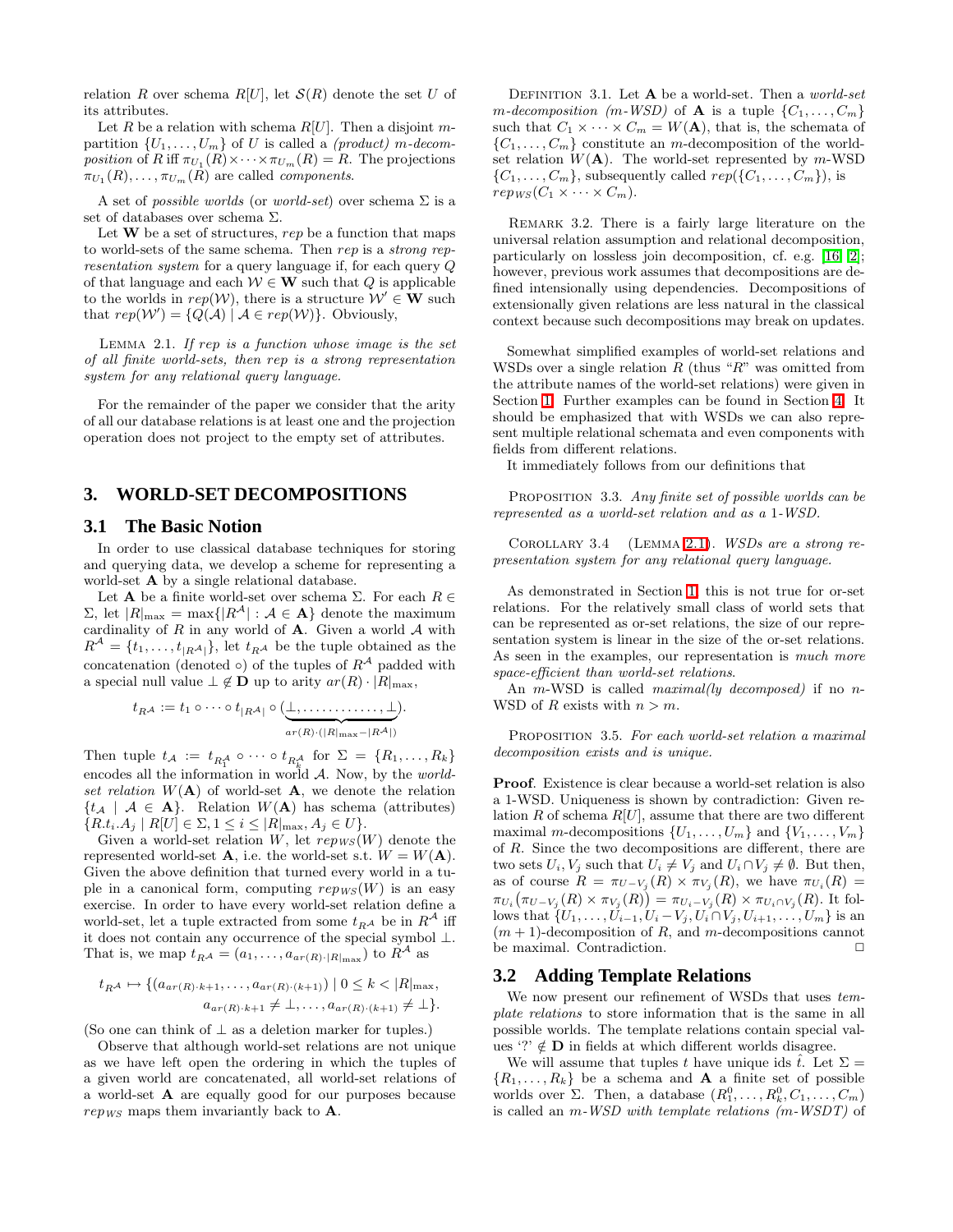**A** iff there is a WSD  $(C_1, \ldots, C_m, D_1, \ldots, D_n)$  of **A** such that  $|D_i| = 1$  for all i and if relation  $D_i$  has attribute  $R_i \hat{t} A$ and value v in its unique  $R_j \hat{t}$ . A-field, then  $R_j^0$  has a tuple with id  $\hat{t}$  whose A-field has value v.

Of course WSDTs again can represent any finite worldset and are thus a strong representation system for relation query languages. Note that in contrast to WSDs, WSDTs admit a unique maximal decomposition only if the template relation  $R^0$  is fixed. Example [1.3](#page-1-5) shows a WSDT for the running example of the introduction.

#### **3.3 Uniform World-Set Decompositions**

In practice database systems often do not support relations of arbitrary arity. For that reason we introduce next a modified representation of WSDs called uniform WSDs. We use the fixed schema consisting of the three relation schemata F[FID, CID], W[CID, LWID], C[FID, LWID, VAL], where  $FID$  is a triple<sup>1</sup> (Rel, TupleID, Column) denoting the  $Column$ -field of tuple  $TupleID$  in database relation Rel. Instead of having a variable number of component relations, possibly with different arities, we store all values in a single big relation C that has a fixed schema.

In this representation we need a restricted flavor of worldids called local world-ids (LWIDs). The local world-ids refer only to the possible worlds within one component. LWIDs avoid the drawbacks of "global" world IDs for the individual worlds. This is important, since the size of global world IDs can exceed the size of the decomposition itself, thus making it difficult or even impossible to represent the world-sets in a space-efficient way. If any world-set over a given schema and a fixed active domain is permitted, one can verify that global world-ids cannot be smaller than the largest possible world over the schema and the active domain.

Given a WSD  $(C_1, \ldots, C_m)$  with schemata  $\hat{C}_i[U_i]$  (we now distinguish between the relation and its name), we populate the corresponding UWSD as follows.

- $F := \{((R, \hat{t}, A), \hat{C}_i) | 1 \leq i \leq m, R.\hat{t}.A \in U_i\},\$
- $(\hat{C}_i, \hat{s}) \in W$  iff there is a tuple with id  $\hat{s}$  in  $C_i$ .
- $((R, \hat{t}, A), \hat{s}, v) \in C$  iff, for some (unique) i,  $R.\hat{t}.A \in U_i$ and the field of column  $R.\hat{t}A$  in the tuple with id  $\hat{s}$  of  $C_i$  has value v.

In general, the VAL column in the component relation C must store values for fields of different type. One possibility is to store all values as strings and use casts when required. Alternatively, one could have one component relation for each data type. In both cases the schema remains fixed.

Example 3.6. We modify the world-set represented in Figure [5](#page-1-3) such that the marital status in  $t_2$  can only have the value 3. We obtain then a set of six worlds that can be represented using our alternative representation with fixed relational schemata for  $F$ ,  $W$ , and  $C$  as shown in Figure [8.](#page-4-1) $\Box$ 

Finally, we add template relations to UWSDs in complete analogy with the WSDTs, thus obtaining the UWSDTs.

Example 3.7. Consider the example of Figure [9,](#page-4-2) which is the uniform version of the WSDT of Figure [6.](#page-1-4) Here  $R^0$ 

|   |               |                |                | F | FID                            | CID            |
|---|---------------|----------------|----------------|---|--------------------------------|----------------|
|   |               |                |                |   | $(R, t_1, S)$                  | $C_1$          |
| С | <b>FID</b>    | <b>LWID</b>    | VAL            |   | $(R, t_1, N)$                  | $C_2$<br>$C_3$ |
|   | $(R,t_1,S)$   | 1              | 185            |   | $(R, t_1, M)$<br>$(R, t_2, S)$ | $C_1$          |
|   | $(R,t_1,S)$   | 2              | 785            |   | $(R, t_2, N)$                  | $C_4$          |
|   | $(R, t_1, S)$ | 3              | 785            |   | $(R, t_2, M)$                  | $C_5$          |
|   | $(R, t_2, S)$ |                | 186            |   |                                |                |
|   | $(R, t_2, S)$ | 2              | 185            | W | $_{\text{CID}}$                | LWID           |
|   | $(R, t_2, S)$ | 3              | 186            |   | $C_1$                          | 1              |
|   | $(R, t_1, N)$ | 1              | Smith          |   | $C_1$                          | $\overline{2}$ |
|   | $(R, t_1, M)$ | 1              | 1              |   | $C_1$                          | 3              |
|   | $(R, t_1, M)$ | $\overline{2}$ | $\overline{2}$ |   | $C_2$                          | 1              |
|   | $(R, t_2, N)$ | 1              | Brown          |   | $C_3$                          |                |
|   | $(R, t_2, M)$ | 1              | 3              |   | $C_3$                          | $\overline{2}$ |
|   |               |                |                |   | $C_4$                          |                |
|   |               |                |                |   | $C_5$                          |                |

<span id="page-4-1"></span>Figure 8: A uniform WSD for our running example.

| $R^0$ | S             | N              | М   |   |                |                 |
|-------|---------------|----------------|-----|---|----------------|-----------------|
| $t_1$ | 7             | Smith          | 7   | F | FID            | $_{\text{CID}}$ |
| $t_2$ |               | Brown          | 3   |   | $(R, t_1, S)$  | $C_1$           |
|       |               |                |     |   | $(R, t_1, M)$  | $C_2$           |
| C     | FID           | LWID VAL       |     |   | $(R,t_2,S)$    | $C_1$           |
|       | $(R, t_1, S)$ |                | 185 |   |                |                 |
|       | $(R, t_2, S)$ | 1              | 186 | W | CID            | LWID            |
|       | $R, t_1, S$   | $\overline{2}$ | 785 |   | $C_1$          |                 |
|       | $(R, t_2, S)$ | $\overline{2}$ | 185 |   | $C_1$          | $\overline{2}$  |
|       | $(R, t_1, S)$ | 3              | 785 |   | $C_1$          | 3               |
|       | $(R, t_2, S)$ | 3              | 186 |   | $C_{2}$        | 1               |
|       | $R, t_1, M$   | 1              | 1   |   | C <sub>2</sub> | 2               |
|       | $R, t_1, M$   | 2              | 2   |   |                |                 |

<span id="page-4-2"></span>Figure 9: A UWSDT corresponding to the WSDT of Figure [6.](#page-1-4)

contains the values that are the same in all worlds. For each field that can have more than one possible value,  $R^0$ contains a special placeholder, denoted by '?'. Just as before, the possible values for the placeholders are defined in the component table C. In practice, for incomplete-information databases, we can expect that the majority of the data fields can take only one value across all worlds, and can be stored in the template relation.  $\Box$ 

It is easy to verify that

PROPOSITION 3.8. Any finite set of possible worlds can be represented as a 1-UWSD and as a 1-UWSDT.

It follows again that UWSD(T)s are a strong representation system for any relational query language.

# <span id="page-4-0"></span>**4. QUERIES ON DECOMPOSITIONS**

In this section we study the query evaluation problem for WSDs. As pointed out before, UWSDTs are a better representation system than WSDs; nevertheless WSDs are simpler to explain and visualize and the main issues regarding query evaluation are the same in both representation systems. For that reason we will first concentrate on query evaluation in the WSD framework. Query evaluation for UWSDTs is then discussed in Section [5.](#page-9-0)

#### **4.1 Relational Algebra Operations on WSDs**

<sup>&</sup>lt;sup>1</sup>That is. FID really takes three columns, but for readability we keep them together under a common name in this section.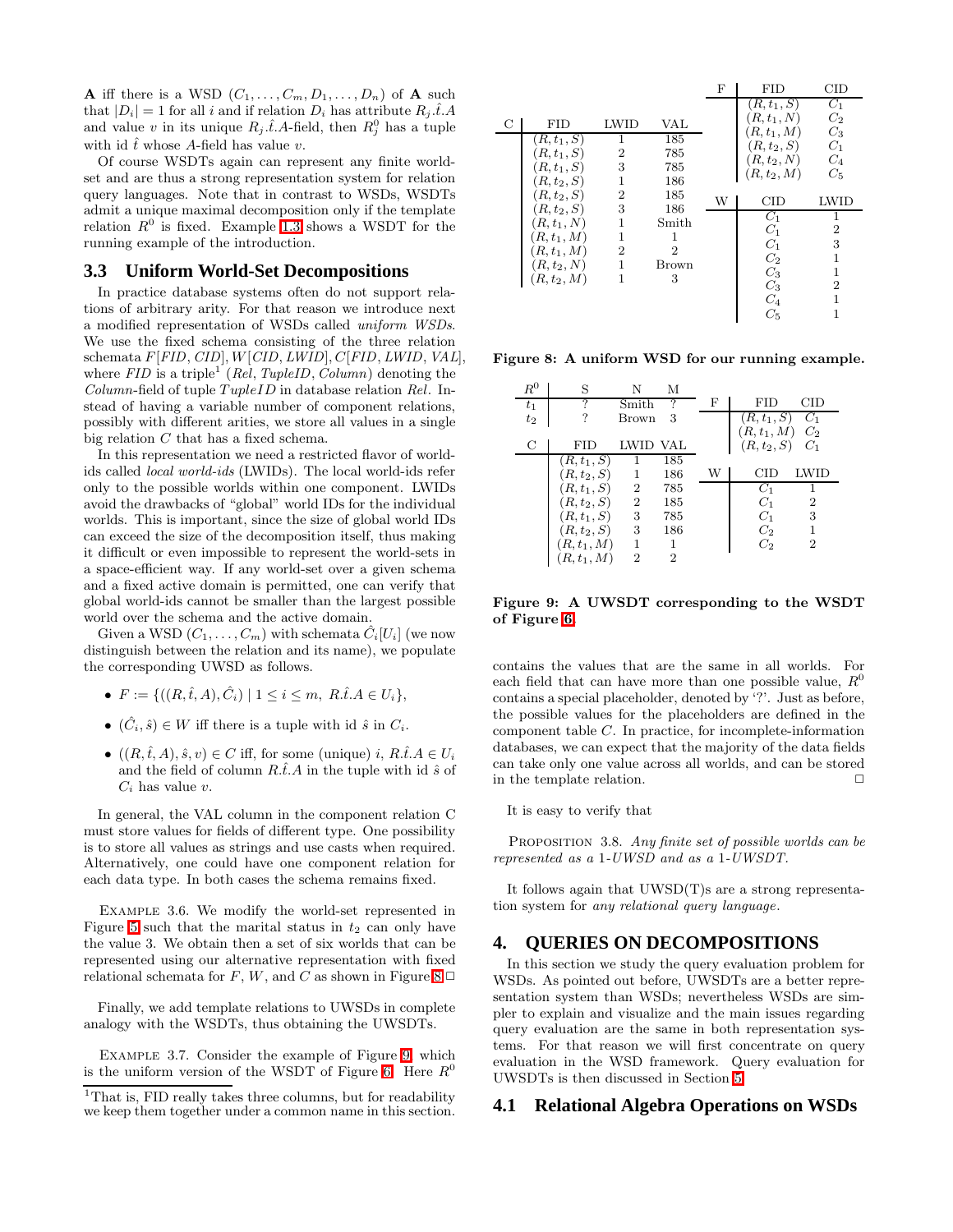algorithm select  $[A\theta c]$  // compute  $P := \sigma_{A\theta c} R$ begin  $copy(R, P);$ for each  $1 \leq i \leq |P|_{max}$  do begin let C be the component of  $P.t_i.A;$ for each  $t_C \in C$  do if not  $(t_C.(P.t_i.A) \theta c)$  then  $t_C$   $(P.t_i.A) := \perp$ propagate- $\bot(C);$ end end algorithm product // compute  $T := R \times S$ begin for each  $1 \leq j \leq |S|_{max}$  and  $R.t_i.A \in \mathcal{S}(R)$  do begin end let C be the component of  $R.t_i.A;$  $C := \mathsf{ext}(C, R.t_i.A, T.t_i.A);$ end; for each  $1 \leq i \leq |R|_{max}$  and  $S.t_j.A \in \mathcal{S}(S)$  do begin let  $C'$  be the component of  $S.t_j.A;$  $C' := \mathsf{ext}(C', S.t_j.A, T.t_{ij}.A);$ end end algorithm union // compute  $T := R \cup S$ begin for each  $1 \leq i \leq |R|_{max}$  and  $A \in \mathcal{S}(R)$  do begin let C be the component of  $R.t_i.A;$  $C := \text{ext}(C, R.t_i.A, T.(R.t_i).A);$ end; for each  $1 \leq j \leq |S|_{max}$  and  $A \in \mathcal{S}(S)$  do begin let  $C'$  be the component of  $S.t_j.A;$  $C' := \text{ext}(C', S.t_j.A, T.(S.t_j).A);$ end end algorithm select  $[A\theta B]$  // compute  $P := \sigma_{A\theta B}R$ begin  $\mathsf{copy}(R, P);$ for each  $1 \leq i \leq |P|_{max}$  do begin let C be the component of  $P.t_i.A;$ let  $C'$  be the component of  $P.t_i.B;$ if  $(C \neq C')$  then replace components C, C' by  $C := C \times C'$ ; for each  $t_C \in C$  do if not  $(t_C.(P.t_i.A) \theta t_C.(P.t_i.B))$  then  $t_C.(P.t_i.A) := \perp$ propagate- $\perp(C)$ ; end algorithm project  $[U]$  // compute  $P := \pi_U(R)$ begin  $copy(R, P);$ for each  $1 \leq i \leq |P|_{max}$ do while no fixpoint is reached do begin let C be the component of  $P.t_i.A$ , where  $A \in U$ ; let  $C' \neq C$  be the component of  $P.t_i.B$ , where  $B \notin U$  and  $(\forall A' \in U : P.t_i.A' \notin \mathcal{S}(C'))$  and  $(\forall t_{C'} \in C' : \bot \in t_{C'});$ replace components  $C, C'$  by  $C := C \times C'$ ; propagate- $\perp(C)$ ; project away  $P.t_j.B$  from C where  $B \notin U$  and  $j \leq i$ ; end for each  $1 \leq i \leq |P|_{max}$  and  $B \notin U$  do begin let C be the component of  $P.t_i.B;$ project away  $P.t_i.B$  from  $C$ ; end end

#### <span id="page-5-0"></span>Figure 10: Evaluating relational algebra operations on WSDs.

The goal of this section is to provide, for each relational algebra query  $Q$ , a query  $\hat{Q}$  such that for a WSD  $\mathcal{W}$ ,

$$
rep(\hat{Q}(\mathcal{W})) = \{Q(\mathcal{A}) \mid \mathcal{A} \in rep(\mathcal{W})\}.
$$

Of course we want to evaluate queries directly on WSDs using  $\hat{Q}$  rather than process the individual worlds using  $Q$ .

When compared to traditional query evaluation, the evaluation of relational queries on WSDs poses new challenges. First, since decompositions in general consist of several components, a query  $\ddot{Q}$  that maps from one WSD to another must be expressed as a set of queries, each of which defines a different component of the output WSD. Second, as certain query operations may cause new dependencies between components to develop, some components may have to be merged (i.e., part of the decomposition undone using the product operation  $\times$ ). Third, the answer to a (sub)query  $Q_0$  must be represented within the same decomposition as the input relations; indeed, we want to compute a decomposition of world set  ${((\mathcal{A}, Q_0(\mathcal{A})) | \mathcal{A} \in rep(\mathcal{W})\}$  in order to be able to resort to the input relations as well as the result of  $Q_0$  within each world.

EXAMPLE 4.1. Consider for example a query  $\sigma_{A=1}(R) \cup$ 

 $\sigma_{B=2}(R)$ . If we first compute  $\sigma_{A=1}(R)$ , we must not replace R by  $\sigma_{A=1}(R)$ , otherwise R will not be available for the computation of  $\sigma_{B=2}(R)$ . On the other hand, if  $\sigma_{A=1}(R)$  is stored in a separate WSD, the connection between worlds of R and the selection  $\sigma_{A=1}$  is lost and we can again not compute  $\sigma_{A=1}(R) \cup \sigma_{B=2}(R)$ .

We say that a relation  $P$  is a copy of another relation  $R$  in a WSD if  $R$  and  $P$  have the same tuples in every world represented by the WSD. For a component relation C, an attribute  $R.t.A_i$  of C and a new attribute  $P.t.B.$ , the function ext extends  $C$  by a new column  $P.t.B$  that is a copy of column  $R.t.A_i$ :

$$
ext(C, A_i, B) := \{ (A_1 : a_1, \dots, A_n : a_n, B : a_i) \mid (A_1 : a_1, \dots, A_n : a_n) \in C \}
$$

Then copy $(R, P)$  executes  $C := \text{ext}(C, R.t_i.A, P.t_i.A)$  for each component C of our WSD and each  $R.t_i.A \in \mathcal{S}(C)$ .

Figure [10](#page-5-0) presents implementations of the operations selection (of the form  $\sigma_{A\theta c}$  or  $\sigma_{A\theta B}$ , where A and B are attributes, c is a constant, and  $\theta$  is a comparison operation,  $=$ ,  $\neq, \leq, \leq, \geq,$  or  $\geq$ ), projection, relational product, and union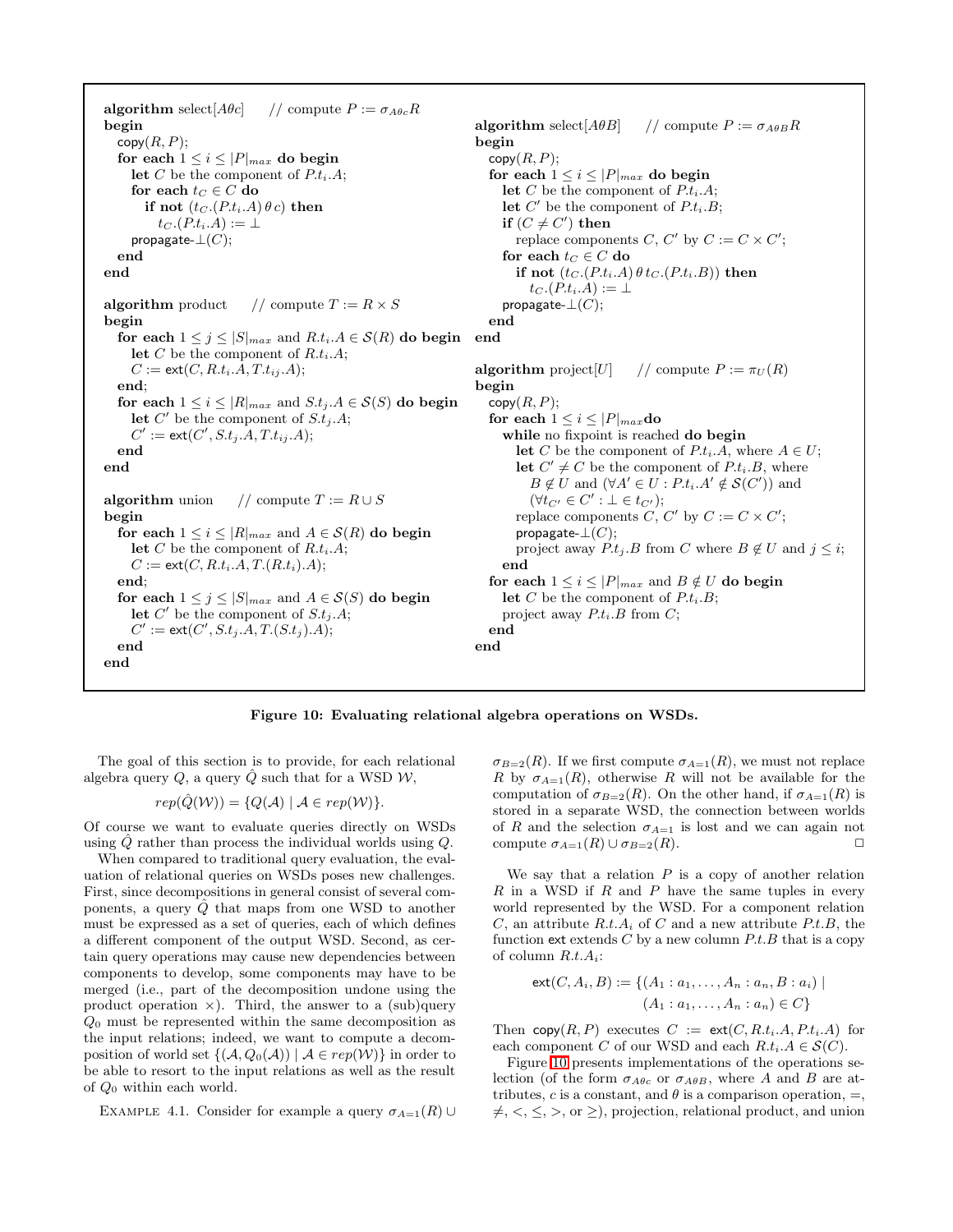of relational algebra on WSDs. In each case, the input WSD is extended by the result of the operation.

REMARK 4.2. Note that most of these operations can be expressed as relational algebra queries themselves. However, the encoding in relational algebra is nonuniform in that each WSD may have a different schema; at the same time the encodings of these operations in relational algebra can be easily generated, but are not fixed. We do not provide algorithms for generating here because of lack of space; yet they can be easily derived from the algorithms of Figure [10.](#page-5-0)

An exception here is the selection with "join condition"  $A\theta B$ . A fixed such query can require the merging of an arbitrary number of component relations into a single component, causing an exponential blowup in the size of the WSD. Since relational algebra has polynomial-time data complexity [\[2\]](#page-14-9), i.e., fixed queries can only produce results of size polynomial in the input data, selection with conditions  $A\theta B$ cannot be expressible in relational algebra. For that matter, such selections on WSDs are also not expressible in more expressive query languages with polynomial-time data complexity, such as datalog with stratified negation. As it turns out, the ability to create new identifiers is necessary to form exponential sets of tuples.  $\Box$ 

The algorithms of Figure [10](#page-5-0) provide us with a machinery to execute any relational algebra query using the operations σ, π, ×, and ∪. Renaming and difference are discussed in Section [4.2.](#page-6-0) Given a relational algebra query  $Q$ , let  $\ddot{Q}$  denote the query processor on WSDs we obtain by replacing each operation of Q by its corresponding operation on WSDs.

THEOREM 4.3 (CORRECTNESS). Let  $W$  be a WSD and let W' be the WSD obtained from  $\hat{Q}(W)$  by dropping all relations but the result relation of  $\hat{Q}$ . Then,

$$
rep(W') = \{Q(\mathcal{A}) \mid \mathcal{A} \in rep(W)\}.
$$

# <span id="page-6-0"></span>**4.2 Discussion and Examples**

Let us now have a closer look at the algorithms of Figure [10](#page-5-0) for evaluating relational algebra operations on WSDs. For this, we use as running example the set of eight worlds over the relation R of Figure [11](#page-7-0) and its maximal 7-WSD of Figure [11](#page-7-0) (b). The second component (from the left) of the WSD spans over several tuples and attributes and each of the remaining six components refer to one tuple and one attribute. The first tuple of the second component of the WSD of Figure [11](#page-7-0) (b) contains the values for  $R.t_1.B, R.t_1.C$ , and  $R.t<sub>2</sub>.B$ , i.e. some but not all of the attributes of the first and second tuple of  $R^{\mathcal{A}}$ , for all worlds  $\mathcal{A}$ .

Because of space limitations and our attempt to keep the WSDs readable, we consistently show in the following examples only the WSDs of the result relations.

Selection with condition  $A\theta c$ . In order to compute a selection  $P := \sigma_{A\theta c}(R)$ , we first compute a copy P of relation R and subsequently drop tuples of P that do not match the selection condition.

Dropping tuples is a fairly subtle operation, since tuples of component relations may neither contain any world-tuple  $t \in R^{\mathcal{A}}$  in its entirety nor will each component tuple in general represent (parts of) only one world-tuple.

Thus a selection must not delete tuples from component relations, but should mark fields as belonging to deleted tuples using the special value  $\perp$ . To evaluate  $\sigma_{A\theta c}(R)$ , our selection algorithm of Figure [10](#page-5-0) checks for each pair of tuples  $t_i$  in the relation P and  $t_c$  in the component C that has attribute  $P.t_i.A$  whether  $t_C.(P.t_i.A)$  satisfies the selection condition<sup>2</sup>, i.e.,  $t_C.(P.t_i.A)\theta c$ . If it does not, the tuple  $P.t_i$ is marked as deleted in all worlds that take values from  $t<sub>C</sub>$ . This means that  $t_C(P_t,t_i,A)$  is assigned value  $\perp$ , and all other attributes  $P.t_i.A'$  of C referring to the same tuple  $t_i$ of P are assigned value  $\perp$  in  $t_C$  (cf. the algorithm propagate- $\perp$  of Figure [13\)](#page-6-1). This assures that if we later project away the attribute  $A$  of  $P$ , we do not erroneously "reintroduce" tuple  $P.t_i$  into worlds that take values from  $t_C$ .

algorithm propagate- $\bot(C:$  component) begin for each  $t_C \in C$  and  $P_t_i.A \in \mathcal{S}(C)$  do if  $t_C.(P.t_i.A) = \perp$  then for each  $A'$  such that  $P.t_i.A' \in S(C)$  do  $t_C.\left(P.t_i.A'\right) := \bot;$ end

<span id="page-6-1"></span>Figure 13: Propagating ⊥-values.

EXAMPLE 4.4. The answer P to  $\sigma_{C=7}(R)$  is represented by the WSD of Figure [12](#page-7-1) (a). Figure [12](#page-7-1) (b) shows the result of query  $\sigma_{B=1}(R)$ . Note that the resulting WSDs should contain both the query answer  $P$  and the original relation  $R$ , but due to space limitations we only show the representation of P. One can observe that for both results in Figure [12](#page-7-1) we may obtain worlds of different sizes. For example the worlds that take values from the first tuple of the second component relation in Figure [12](#page-7-1) (a) do not have a tuple  $t_1$ , while the worlds that take values from the second tuple of that component relation contain  $t_1$ .  $\Box$ 

Selection with condition  $A\theta B$ . The main added difficulty of selections with conditions  $A\theta B$  as compared to selections with conditions  $A\theta c$  is that two attributes of a tuple are accessed, which do not necessarily reside in the same component.

The 7-WSD of Figure [11](#page-7-0) (b) has no component containing values for both the attributes  $A$  and  $B$  of any tuple of the decomposed worlds. Therefore, the test of the join condition for each of these tuples has to span over several components containing values for A and B. Additionally, the join condition may exclude some possible combinations of the values from different components. Therefore, the current decomposition may not capture exactly the combinations of values satisfying the join condition. It may then be necessary to merge the components that have values for A and B within a same tuple of the decomposed worlds. After the composition phase, the selection algorithm follows the pattern of the selection with constant.

<sup>&</sup>lt;sup>2</sup>Of course the tuples over  $P$  can be different – even their number may vary  $\hat{i}$  in each of the possible worlds over  $P$ . However, since world-set relations, and therefore their decompositions, reserve a slot for the same  $|P|_{max}$  tuples in each world, and just some worlds may have some of these tuples marked as invalid, we may just as well refer to a tuple of  $P$  as an object that has a different value, and in some cases  $\perp$ , in each possible world.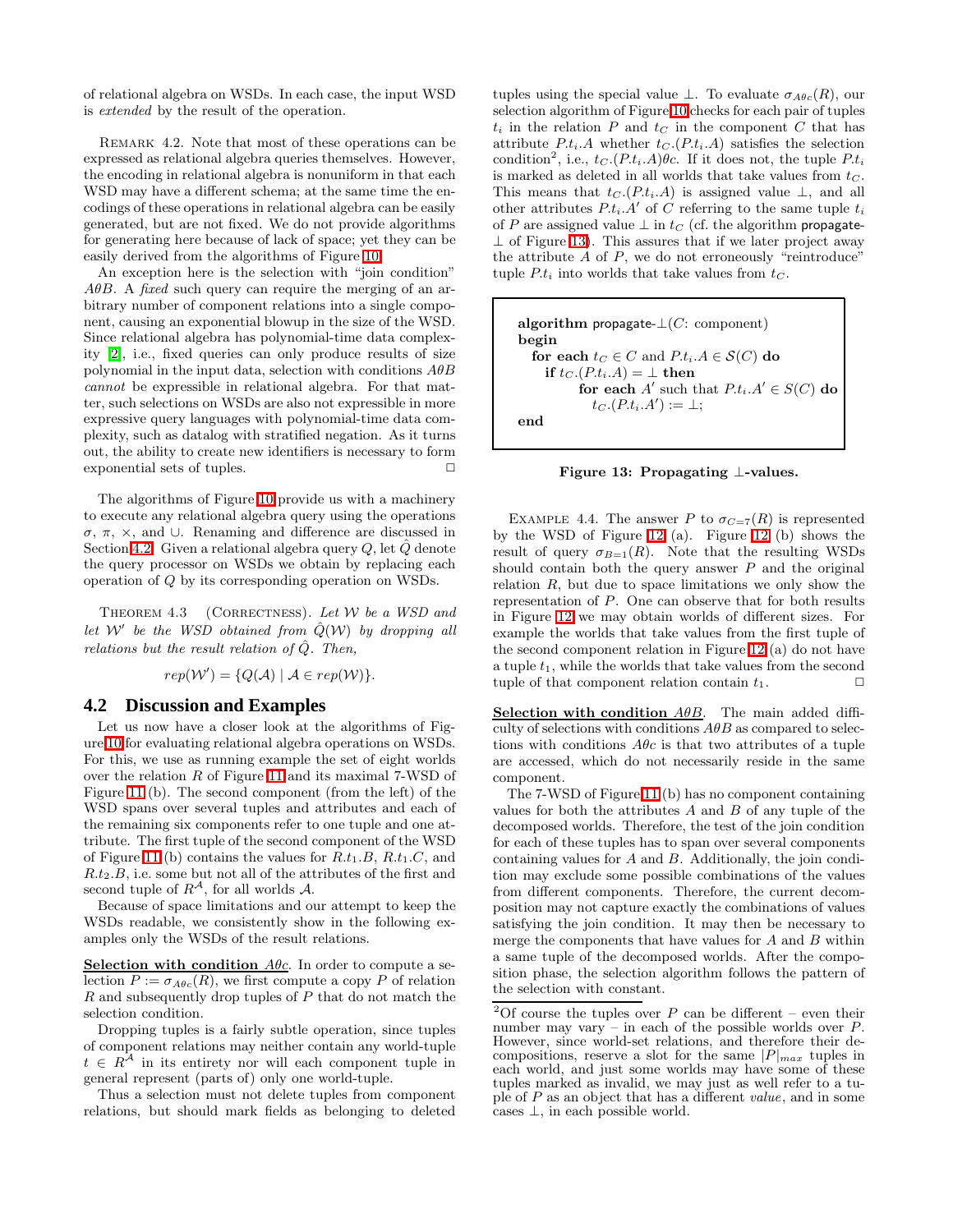

| $10.6$ ]. $\Lambda$                     |  | 16. <i>6</i>   .D | $+$<br>$10.01 \cdot C$ | $R.t_2.B$ |  | $R.t_2.A$ |  | R.t.2.C |  | R.t3.A |  | $\mathbf{u}.t_3.\mathbf{B}$ |  | к ғо<br>10.63.0 |
|-----------------------------------------|--|-------------------|------------------------|-----------|--|-----------|--|---------|--|--------|--|-----------------------------|--|-----------------|
| (b) $7-WSD$ of the world-set of $(a)$ . |  |                   |                        |           |  |           |  |         |  |        |  |                             |  |                 |

<span id="page-7-0"></span>Figure 11: World-set and its decomposition.



<span id="page-7-1"></span>Figure 12: Selections  $P := \sigma_{C=\mathcal{T}}(R)$  and  $P := \sigma_{B=1}(R)$  with R from Figure [11](#page-7-0) (b).

| 1.01.11 | .ь<br>$\cdot$ $\cdot$ | $\perp$ . $\cup$<br>$\cdot$ $\circ$ | $P.t_2.B$ |                                                                   |        |  |
|---------|-----------------------|-------------------------------------|-----------|-------------------------------------------------------------------|--------|--|
|         |                       |                                     |           | $F.t_2.A$<br>$f_2$ R<br>$\therefore t_2$ .<br>$P.t_3.A$<br>1.03.1 |        |  |
|         |                       |                                     |           | $\sim$<br>$\times$<br>$\curvearrowright$                          | $\sim$ |  |
|         |                       |                                     |           |                                                                   |        |  |
|         |                       |                                     |           |                                                                   |        |  |

(a) 6-WSD after filtering tuple  $t_1$  using condition  $A = B$ .

| $P_{t_1.A}$ | .В<br>$\cdot$ $\cdot$ | $P_{t_1}$ .C | $P.t_2.A$ | $P.t_2.B$ |        |                                  |          |           |          |           |              |            |
|-------------|-----------------------|--------------|-----------|-----------|--------|----------------------------------|----------|-----------|----------|-----------|--------------|------------|
|             |                       |              |           |           |        |                                  |          |           |          |           |              |            |
|             |                       |              |           |           |        | $\therefore$ t <sub>2</sub> .C + |          | $P.t_3.A$ |          | $P.t_3.B$ | $\checkmark$ | ⊥ - ഗ്രം - |
|             |                       |              |           |           | $\sim$ |                                  | $\times$ |           | $\times$ |           | ⌒            |            |
|             |                       |              |           |           |        |                                  |          |           |          |           |              |            |
|             |                       |              |           |           |        |                                  |          |           |          |           |              |            |

(b) 5-WSD after filtering tuples  $t_1, t_2$  using condition  $A = B$ .

| $P.t_1.A$ | $P.t_1.B$ | $P.t_1.C$ | $P.t_2.A$ | $\overline{P_t}$ .B |                          |           |           |          |
|-----------|-----------|-----------|-----------|---------------------|--------------------------|-----------|-----------|----------|
|           |           |           |           |                     |                          |           |           |          |
|           |           |           |           |                     | F.t2.                    | $P.t_3.A$ | $P.t_3.B$ |          |
|           |           |           |           |                     | $\times$<br>$\mathbf{x}$ |           |           | $\times$ |
|           |           |           |           |                     |                          |           |           |          |
|           |           |           |           |                     |                          |           |           |          |

(c) 5-WSD after filtering all tuples using condition  $A = B$ 

<span id="page-7-2"></span>Figure 14:  $P = \sigma_{A=B}(R)$  with R from Figure [11](#page-7-0) (b).



<span id="page-7-3"></span>Figure 15: The product operation  $R \times S$ .

EXAMPLE 4.5. Consider the query  $\sigma_{A=B}(R)$ , where R is represented by the 7-WSD of Figure [11](#page-7-0) (b). Figure [14](#page-7-2) (a) shows the 6-WSD obtained from the one of Figure [11](#page-7-0) (b) after tuple  $t_1$  has been processed (requiring the composition of the first and second component of the WSD of Fig-ure [11](#page-7-0) (b)). Further applying the selection to tuple  $t_2$  yields

the 5-WSD of Figure [14](#page-7-2) (b). Finally, processing tuple  $t_3$ leads to the composition of the second and the third components, as shown in Figure [14](#page-7-2) (c). This 4-WSD represents five worlds, where one world has three tuples, three worlds have two tuples each, and one world has one tuple.  $\Box$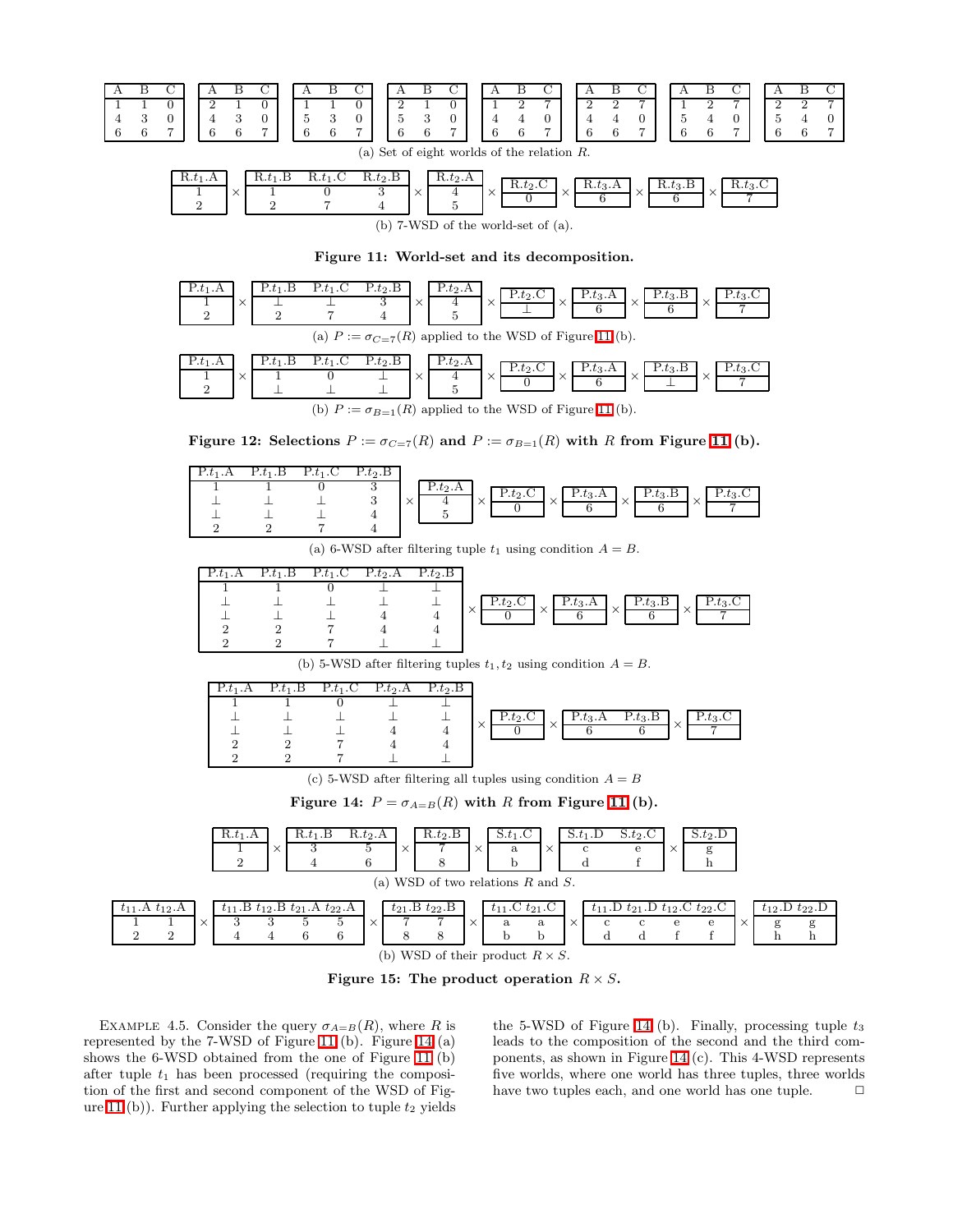**Projection.** A projection  $P = \pi_U(R)$  on an attribute set U of a relation R represented by the WSD  $\mathcal C$  is translated into (1) the extension of C with the copy P of R, and (2) projections on the components of  $C$ , where all component attributes that do not refer to attributes of P in U are discarded. Before removing attributes, however, we need to propagate ⊥-values, as discussed in the following example.

EXAMPLE 4.6. Consider the 3-WSD of Figure [16](#page-8-0) (a) representing a set of two worlds for R, where one world contains only the tuple  $t_1$  and the other contains only the tuple  $t_2$ . Let  $P'$  represent the first two components of  $R$ , which contain all values for the attribute  $A$  in both tuples. The relation  $P'$  is not the answer to  $\pi_A(R)$ , because it encodes one world with both tuples, and the information from the third component of  $R$  that only one tuple appears in each world is lost. To compute the correct answer, we progressively (1) compose the components referring to the same tuple (in this case all three components), (2) propagate  $\perp$ -values within the same tuple, and (3) project away the irrelevant attributes. The correct answer  $P$  is given in Figure [16](#page-8-0) (b).

Note that despite the component merging done by the projection, the size of the answer does not grow exponentially, because of attribute pruning and propagation of ⊥-values.✷



<span id="page-8-0"></span>Figure 16: Projection  $P := \pi_A(R)$ .

The algorithm for projection is given in Figure [10.](#page-5-0) For each tuple  $t_i$ , attribute  $A$  in the projection list, and attribute B not in the projection list, the algorithm first propagates the ⊥-values of  $P.t_i.B$  of component  $C'$  to  $P.t_i.A$  of component  $C$ . If  $C$  and  $C'$  are the same, the propagation is done locally within the component. Otherwise, C and C' are merged before the propagation. Note that the propagation is only needed if all tuples (i.e., worlds) of  $C'$  have at least one ⊥-value, i.e., there is no world with values for all attributes of  $C'$ . This procedure is performed until no other components  $C$  and  $C'$  exist that satisfy the above criteria. After the propagation phase, the attributes not in the projection list are dropped from all remaining components. **Product**. The product  $T := R \times S$  of two relations R and S, which have disjunct attribute sets and are represented by a WSD  $C$  requires that the product relation  $T$  extends a component C with  $|S|_{max}$  (respectively  $|R|_{max}$ ) copies of each column of  $C$  with values of  $R$  (respectively  $S$ ). Additionally, the *i*th (*jth*) copy is named  $T.t_{i,j}$ . A if the original has name  $R.t_i.A$  or  $S.t_i.A$ .

EXAMPLE 4.7. Figure [15](#page-7-3) (b) shows the WSD for the product of relations  $R$  and  $S$  represented by the WSD of Fig-ure [15](#page-7-3) (a). To save space, the relations  $R$  and  $S$  have been removed from Figure [15](#page-7-3) (b), and attribute names do not show the relation name " $T$ ".

Union, Difference, and Renaming. The algorithm of Figure [10](#page-5-0) for computing the union  $T := R \cup S$  of two relations R and S works similarly to that for the product. Each component  $C$  containing values of  $R$  or  $S$  is extended such that in each world of  $C$  all values of  $R$  and  $S$  become also values of T.

Two operations of relational algebra remain to be discussed, operator renaming  $\delta$  and difference "−". The operation  $\delta_{A\to A'}(R)$ , which renames attribute A or relation R to  $A'$ , is very easy to implement. For each tuple t of  $R$ , let  $C$  be the component that has the attribute  $R.t.A.$  Then we rename this attribute to  $R.t.A'$  as  $C := \delta_{R.t.A \to R.t.A'}(C)$ .

The difference operation  $R - S$  may require to merge all components that handle fields of R or S and is thus by far the least efficient to implement. However, this is a known problem of strong representation systems for relational algebra. For example, it is known that evaluating the difference operation on c-tables can take exponential time [\[9\]](#page-14-3).

# **4.3 Normalizing WSDs**

The algorithms of Figure [10](#page-5-0) can produce WSDs, which are not maximal, even if their input is. Recall from Section [3](#page-3-0) that each WSD admits one maximal equivalent decomposition, which takes the least space among all its equivalents. Also, due to propagation of  $\bot$ -values, the components can encode tuples invalid in all worlds. Figure [17](#page-8-1) gives two algorithms that address these normalization problems.

```
algorithm remove invalid tuples
begin
  for each 1 \leq i \leq |P|_{max} and A \in \mathcal{S}(P) do begin
    let C be the component of P.t_i.A;if \pi_{P.t_i.A} = {\perp} then
      for each B \in \mathcal{S}(P) do begin
         let C' be the component of P.t_i.B;project away P.t_i.B from C';
      end
  end
end
algorithm decompose
begin
  while no fixpoint is reached do begin
    let C be a component such that C = C_1 \times C_2;
    replace C by C_1, C_2;
  end
end
```
<span id="page-8-1"></span>Figure 17: Algorithms for WSD normalization.

EXAMPLE 4.8. The WSD of Figure [12](#page-7-1) (a) has only  $\perp$ values for  $P.t_2.C$ . This can be interpreted as the absence of tuple  $t_2$  of  $P$  from all worlds, and allows us to remove the entries of that tuple from all components. Applied to this WSD, the algorithm remove invalid tuples yields the equivalent WSD of Figure [18.](#page-9-2) Similar simplifications apply to the WSD of Figure [12](#page-7-1) (b), where tuples  $t_2$  and  $t_3$  are invalid.  $\Box$ 

Example 4.9. The 4-WSD of Figure [14](#page-7-2) (c) admits the equivalent 5-WSD of Figure [14](#page-7-2) (b), where the second component is decomposed into two components. Such a case of non-maximality is detected by the algorithm decompose.  $\Box$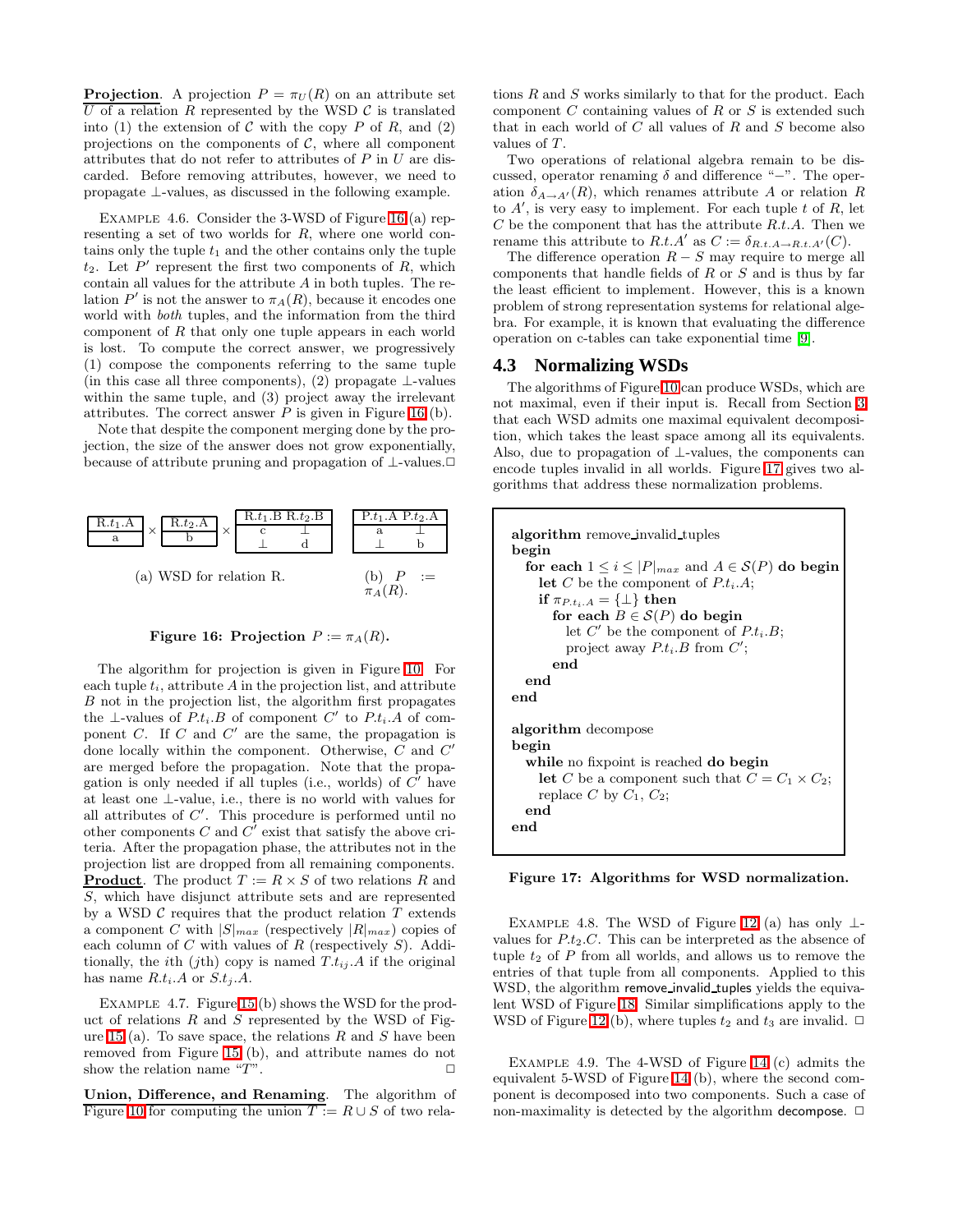

<span id="page-9-2"></span>Figure 18: Normalization for WSD of Figure [12](#page-7-1) (a).

REMARK 4.10. Note that the non-maximality case of the WSD from Figure [14](#page-7-2) (c) cannot appear for UWSDTs, because all but the first component of Figure [14](#page-7-2) (c) contain only one tuple and are stored in the template relation, where no component merging occur.

Clearly, the removal of invalid tuples needs polynomial time in the size of the WSD. Less obvious, finding the maximal equivalent decomposition of a component with arbitrary arity can also be done in polynomial time  $[5]$ .  $\Box$ 

# <span id="page-9-0"></span>**5. EFFICIENT QUERY EVALUATION ON UWSDTS**

The algorithms for computing the relational operations on WSDs presented in Section [4](#page-4-0) can be easily adapted to UWSDTs. To do this, we follow closely the mapping of WSDs, represented as sets of components  $\mathcal{C}$ , to equivalent UWSDTs, represented by a triple  $(F, C, W)$  and at least one template relation  $R^0$ :

- Consider a component  $K$  of WSD  $\mathcal C$  having an attribute  $R.t. A$  with a value v. In the equivalent UWSDT, this value can be stored in the template relation  $R^0$  if  $v$  is the only value of  $R.t.A$ , or in the component  $C$ otherwise. In the latter case, the template  $R^0$  contains the placeholder  $R.t.A$  in the tuple  $t$ . In addition, in the mapping relation  $F$  there is an entry with the placeholder  $R.t. A$  and a component identifier  $c$ , and  $C$ contains a tuple formed by  $R.t.A$ , the value  $v$  and a world identifier w.
- Worlds of different sizes are represented in WSDs by allowing  $\perp$  values in components, and in UWSDTs by allowing for a same placeholder different amount of values in different worlds.

Any relational query is rewritten in our framework to a sequence of SQL queries, except for the projection and selection with join conditions, where the fixpoint computations are encoded as recursive PL/SQL programs. In all cases, the size of the rewriting is linear in the size of the input query. Due to space limitations, we only give our efficient implementation of the selection with constant in Figure [19.](#page-9-3)

In contrast to some algorithms of Figure [10,](#page-5-0) for UWSDTs we do not create a copy  $P$  of  $R$  at the beginning, but rather compute directly  $P$  from  $R$  using standard relational algebra operators. The template  $P^0$  is initially the set of tuples of  $R^0$ that satisfy the selection condition, or have a placeholder '?' for the attribute  $A$  (line 1). We extend the mapping relation F with the placeholders of  $P^0$  (line 2), and the component relation C with the values of these placeholders, where the values of placeholders P.t.A for the attribute A must satisfy the selection condition (line 3). If a placeholder  $P.t.A$  has no value satisfying the selection condition, then  $t$  is removed from  $P^0$  (line 6) and all placeholders of t are removed from  $F$  (line 5) together with their values from  $C$  (line 4).

Many of the standard query optimization techniques are also applicable in our context. For our experiments reported

**algorithm** select[*Aθc*] // compute 
$$
P := \sigma_{A\theta c}R
$$
  
\n**begin**  
\n**begin**  
\n1.  $P^0 := \sigma_{A\theta c \lor A} = ?R^0;$   
\n2.  $F := F \cup \{(P.t.B, k) | (R.t.B, k) \in F, t \in P^0\};$   
\n3.  $C := C \cup \{(P.t.B, w, v) | (R.t.B, w, v) \in C, t \in P^0,$   
\n $(B = A \Rightarrow v\theta c)\};$   
\n// Remove incomplete world tuples  
\n4.  $C := C - \{(P.t.X, w, v) \in C | (P.t.X, k), (P.t.Y, k) \in F,$   
\n $t \in P^0, X \neq Y, \exists v' : (P.t.Y, w, v') \in C\};$   
\n5.  $F := F - \{(P.t.B, k) | (P.t.B, k) \in F,$   
\n $\exists w, v : (P.t.B, w, v) \in C\};$   
\n6.  $P^0 := P^0 - \{t | t \in P^0, \exists B, a : (P.t.B, a) \in F\};$   
\n7.  $W := \pi_{cid, lwid}(F \bowtie C);$   
\n**end**

<span id="page-9-3"></span>Figure 19: Evaluating  $P := \sigma_{A\theta c}(R)$  on UWSDTs.

in Section [7,](#page-10-0) we performed the following optimizations on the sequences of SQL statements obtained as rewritings. For the evaluation of a query involving join, we merge the product and the selections with join conditions and distribute projections and selections to the operands. When evaluating a query involving several selections and projections on the same relation, we again merge these operators and perform the steps of the algorithm of Figure [19](#page-9-3) only once. We further tuned the query evaluation by employing indices and materializing often used temporary results.

## <span id="page-9-1"></span>**6. CHASING DEPENDENCIES**

In this section we address the problem of removing inconsistent worlds in an incompletely specified database. We present a method called Chase [\[3,](#page-14-5) [12,](#page-14-4) [2\]](#page-14-9) in the spirit of the work of [\[8\]](#page-14-6) for data cleaning on a world-set decomposition of a relation  $R$ , given a set of dependencies  $\Phi$ .

We consider the following types of dependencies over a relation R: functional dependencies denoted by  $A_1, \ldots, A_m \rightarrow$  $A_0$ , where  $A_i \in S(R)$ ,  $0 \leq i \leq m$ , and equality-generating dependencies of the form  $\phi_1 \wedge \phi_2 \wedge ... \wedge \phi_m \Rightarrow \phi_0$ , where each  $\phi_i(A_i) = A_i \theta_i c_i$ , for  $0 \leq i \leq m$ , is a binary operator comparing the value of an attribute  $A_i \in S(R)$  with a constant  $c_i$ . Relation R satisfies an equality-generating dependency egd (denoted by  $R \models \text{egd}$ ) if for each tuple  $t \in R : t.A_1\theta_1c_1 \wedge \ldots \wedge t.A_m\theta_kc_m \Rightarrow t.A_0\theta_0c_0.$ 

Recall Example [1.2](#page-1-6) from the introduction. The uniqueness constraint for the social security number is a functional dependency  $S \to N, M$ , which is of course equivalent to the two functional dependencies  $S \to N$  and  $S \to M$ . To enforce this constraint we combined the two S fields  $(t_1, S)$ and  $t_2.S$  in the same component and removed the worlds in which both have the same value (see Figure [5\)](#page-1-3).

Assume now that from a reliable source we have the information that the person with social security number 785 is married. The current decomposition allows invalid combinations of values: those worlds in which  $t_1.S = 785$  and  $t_1.M \neq 1$  (1 is the code for married). To remove inconsistencies, we must compose the first and the third components and remove from the new component all tuples that do not satisfy the given dependency. As a result of this data-cleaning step we obtain the 4-WSD in Figure [20.](#page-10-1)

One would probably observe that enforcing a dependency on a WSD resembles the selection operation with condition  $A\theta B$  presented in Section [4.](#page-4-0) In both cases we identify depen-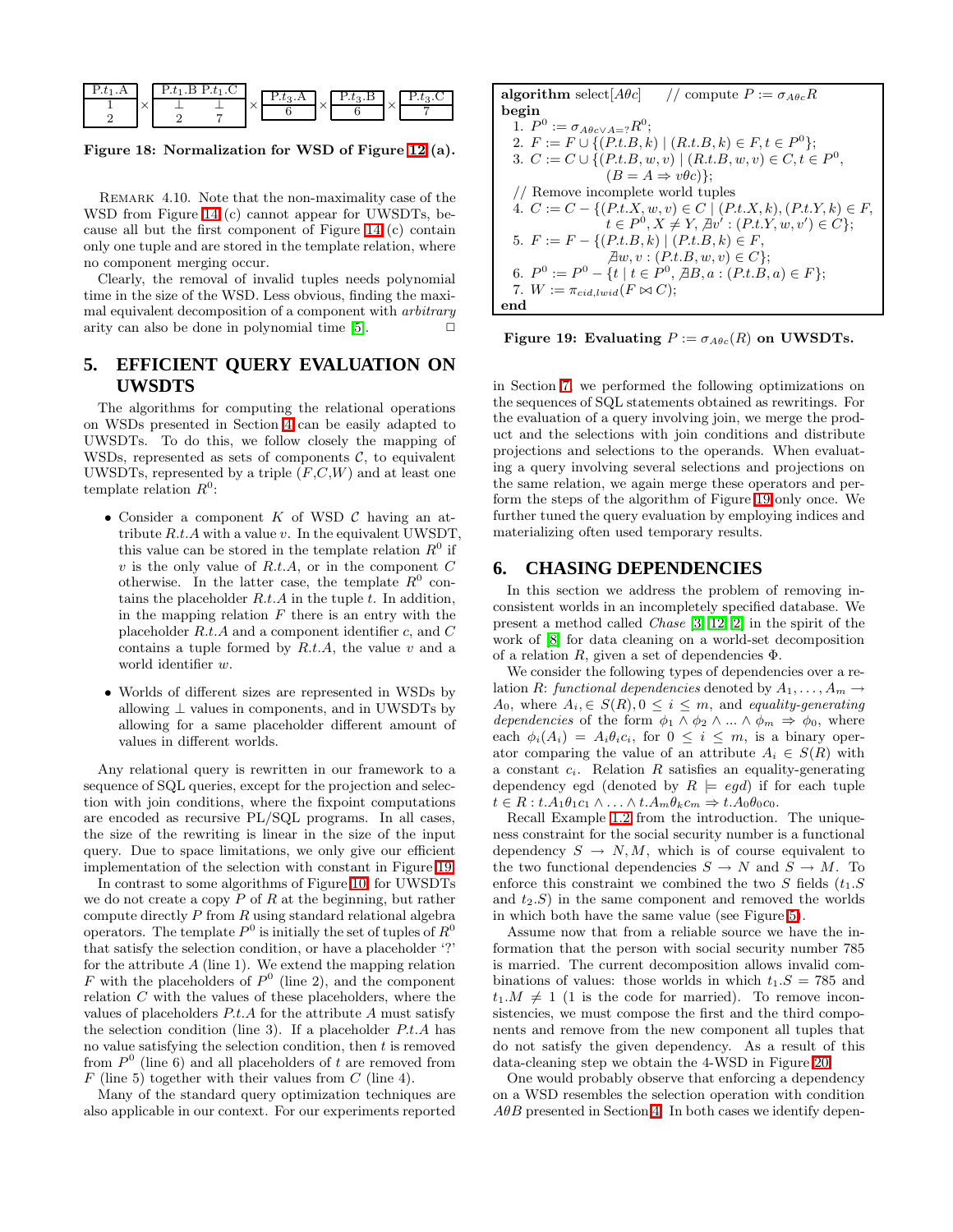

<span id="page-10-1"></span>Figure 20: Result of chasing  $S = 785 \Rightarrow M = 1$  on the WSD in Figure [5.](#page-1-3)

```
algorithm Chase
Input: \Phi: set of dependencies, W: WSDOutput: a WSD satisfying \Phibegin
  for each d \in \Phi do
     if d = A_1, \ldots, A_m \rightarrow A_0 then // d is a fd on W
        for each s, t \in \mathcal{W}: \{s, t\} \not\vDash d do begin
            let C_{j_i}, C_{k_i} be the component of s.A_i, t.A_i,
              respectively, for each 0 \leq i \leq m;
            replace C_{j_0}, \ldots, C_{j_m}, C_{k_0}, \ldots, C_{k_m} in \mathcal Wby their product C;
           C := \sigma_d(C);if C = \emptyset then return \emptyset;
        end
     else if d = \phi_1 \wedge \ldots \wedge \phi_m \rightarrow \phi_0 \text{ // } d is a egd on W
        for each t \in \mathcal{W} : \{t\} \not\vDash d do begin
           let C_i be the component of t.A_i, for 0 \le i \le m;
           replace C_0, \ldots, C_m in W by their product C;
           C := \sigma_d(C);if C = \emptyset then return \emptyset;
        end;
   return W;
end.
```
<span id="page-10-2"></span>

| Figure 21: Chase |  |  |
|------------------|--|--|
|------------------|--|--|

dencies across components and compose dependent components. Nevertheless there is an important difference between the two operations. In the selection operation we are interested in finding a subset of the tuples valid in some world. If a tuple fails to satisfy the selection condition, it is simply dropped from the result. On the other hand, when enforcing dependencies on a WSD, we want to get a subset of the possible worlds such that the dependencies hold for all tuples. If a tuple has no valid values in any of the worlds, this automatically means that the database is inconsistent with respect to the given set of dependencies.

As seen in the previous examples, cleaning inconsistent worlds involves two basic steps: (1) composing dependent components into one and (2) removing inconsistent tuples from the resulting component. Repeating these two steps iteratively for each dependency and each tuple in the given WSD  $W$  would result in a WSD  $W$  satisfying all constraints.

Before proceeding to the formal algorithm for chasing dependencies, we introduce the following notations.

If  $fd = A_1, \ldots, A_m \rightarrow A_0$  is a functional dependency,  $s, t \in$ W and all attributes  $s.A_i, t.A_i, 0 \leq i \leq m$  are defined in a component  $C$ , the operation that retrieves all worlds in  $C$ satisfying fd can be expressed by

 $\sigma_{C,(s,A_1)\neq C.(t.A_1)\vee...\vee C.(s.A_m)\neq C.(t.A_m)\vee C.(s.A_0)=C.(t.A_0)(C),$ 

where  $\sigma$  is the relational selection. For the sake of brevity we write  $\sigma_{fd}(C)$ . Similarly, if t is a tuple from W, eqd =  $A_1\theta_1c_1 \wedge ... \wedge A_m\theta_mc_m \Rightarrow A_0\theta_0c_0$  is an equality-generating dependency and all attributes  $t.A_i, 0 \leq i \leq m$  are defined in a component C, the operation

 $\sigma_{\neg (C.(t.A_1)\theta_1c_1)\vee...\vee\neg (C.(t.A_m)\theta_mc_m)\vee(C.(t.A_0)\theta_0c_0)}(C)$  retrieves all valid worlds (with respect to  $egd$ ) from  $C$ . We write shortly  $\sigma_{egd}(C)$ .

The algorithm of Figure [21](#page-10-2) implements the data cleaning for a given world-set decomposition and a set of dependencies Φ.

THEOREM 6.1. The Chase algorithm of Figure [21](#page-10-2) terminates on all inputs.

THEOREM  $6.2$  (CORRECTNESS). For a WSD W and a set of dependencies Φ, the algorithm of Figure [21](#page-10-2) computes a WSD W' s.t.  $rep(W') \subseteq rep(W)$  and for each  $A \in rep(W)$ ,

$$
\mathcal{A} \in rep(\mathcal{W}') \Leftrightarrow \mathcal{A} \models \Phi.
$$

# <span id="page-10-0"></span>**7. EXPERIMENTAL EVALUATION**

The literature knows a number of approaches to representing incomplete information databases, but little work has been done so far on expressive yet efficient representation systems. An ideal representation system would store a large set of possible worlds using only a small overhead in storage space and query processing time when compared to a single world represented in a conventional way. In the previous sections we presented the first step towards this goal. We introduced UWSDTs and studied the query processing problem in this context. This section reports on experiments with a large census database with noise.

Experimental Setting. The experiments were conducted on a 3GHz/2GB Pentium machine running Linux 2.6.8 and PostgreSQL 8.0.

Datasets. The IPUMS 5% census data (Integrated Public Use Microdata Series, 1990) [\[14\]](#page-14-12) used for the experiments is the publicly available 5% extract from the 1990 US census, consisting of 50 (exclusively) multiple-choice questions. It is a relation with 50 attributes and 12491667 tuples (approx. 12.5 million). The size of this relation stored in PostgreSQL is ca. 3 GB. We also used excerpts representing the first 0.1, 0.5, 1, 5, 7.5, and 10 million tuples.

Adding Incompleteness. We added incompleteness as follows. First, we generated a large set of possible worlds by introducing noise. After that, we cleaned the data by removing worlds inconsistent with respect to a given set of dependencies. Both steps are detailed next.

We introduced noise by replacing some values with or-sets. We experimented with different noise densities: 0.005%, 0.01%, 0.05%, 0.1%. For example, in the  $0.1\%$  scenario one in 1000 fields is replaced by an or-set. The size of each or-set was randomly chosen in the range  $[2, min(8, size)]$ , where size is the size of the domain of the respective attribute (with a measured average of 3.5 values per or-set). Note that in one scenario we had far more than  $2^{624449}$  possible worlds, where 624449 is the number of the introduced or-sets and 2 is the minimal size of each or-set (cf. Figure [23\)](#page-11-0).

Data Cleaning. We enhance our Chase algorithm of Section [6](#page-9-1) in several ways. For a given dependency we retrieve all inconsistencies at once instead of doing that tuplewise, and we perform as many updates as possible at the same time, instead of having one update per inconsistent tuple.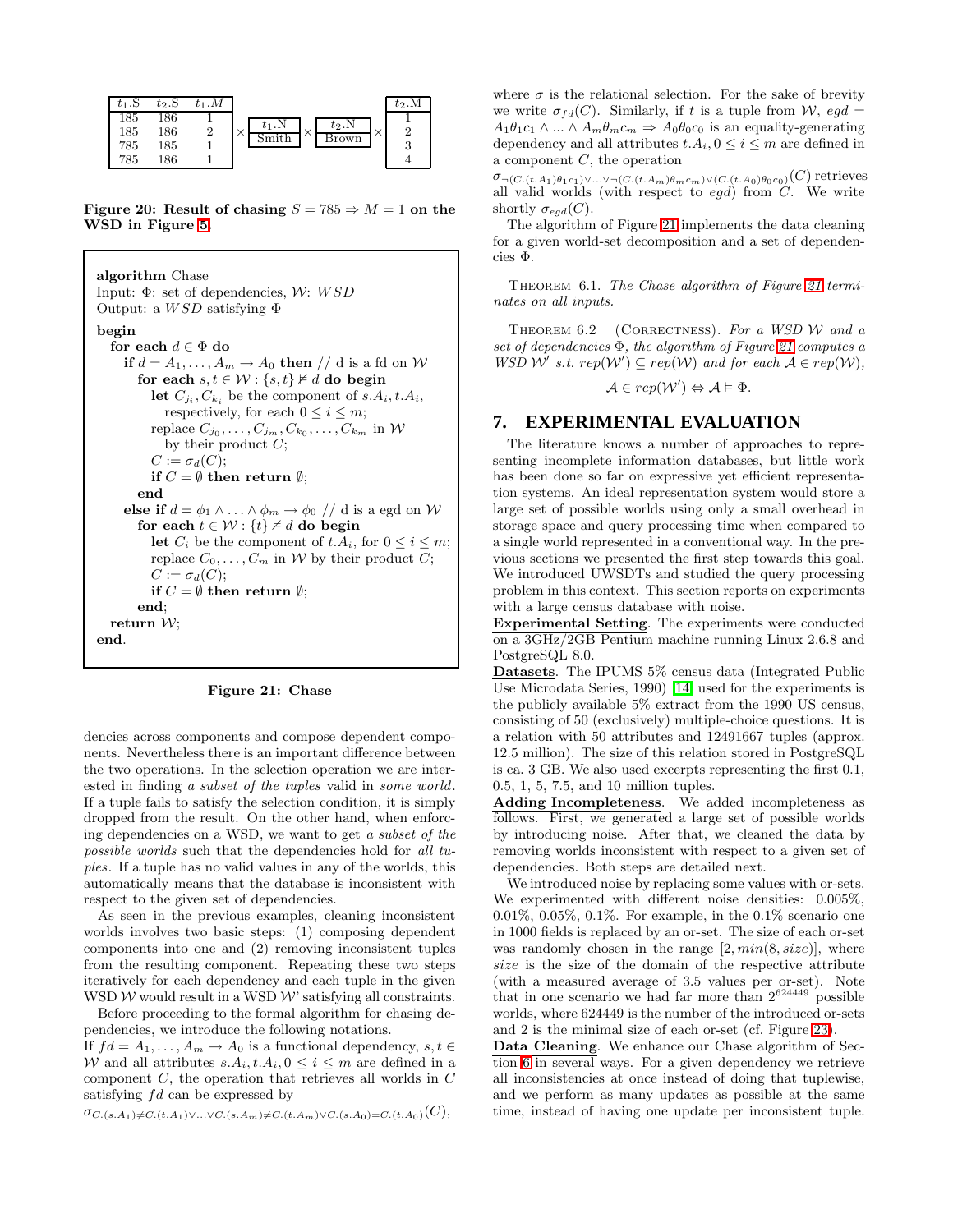This is in the spirit of the semi-naive algorithm for datalog evaluation [\[2\]](#page-14-9).

The Chase uses the 12 equality-generating dependencies from Figure [22.](#page-11-1) These represent real-life constraints on the data. For example the first dependency states that citizens born in the USA are not immigrants, and dependencies two to five require that citizens who served in various wars have done their military service. Note that relations with or-sets are not expressive enough to represent the cleaned data with dependencies.

|                | <b>CITIZEN</b> | $= 0$ | $\Rightarrow$ | <b>IMMIGR</b>   | $= 0$  |
|----------------|----------------|-------|---------------|-----------------|--------|
| $\overline{2}$ | FEB55          | $=1$  | $\Rightarrow$ | <b>MILITARY</b> | $!=4$  |
| 3              | <b>KOREAN</b>  | $=1$  | $\Rightarrow$ | <b>MILITARY</b> | $!= 4$ |
| 4              | VIETNAM        | $= 1$ | $\Rightarrow$ | <b>MILITARY</b> | $!=4$  |
| 5              | WWII           | $=$ 1 | $\Rightarrow$ | <b>MILITARY</b> | $!= 4$ |
| 6              | MARITAL        | $= 0$ | $\Rightarrow$ | <b>RSPOUSE</b>  | $!= 6$ |
| 7              | MARITAL        | $= 0$ | $\Rightarrow$ | <b>RSPOUSE</b>  | $!= 5$ |
| 8              | LANG1          | $= 2$ | $\Rightarrow$ | <b>ENGLISH</b>  | $!=4$  |
| 9              | <b>RPOB</b>    | $=52$ | $\Rightarrow$ | <b>CITIZEN</b>  | $!=0$  |
| 10             | <b>SCHOOL</b>  | $= 0$ | $\Rightarrow$ | <b>KOREAN</b>   | $!=1$  |
| 11             | <b>SCHOOL</b>  | $= 0$ | $\Rightarrow$ | FEB55           | $!=1$  |
| 12             | <b>SCHOOL</b>  | $= 0$ | $\Rightarrow$ | WWII            | $!=1$  |

<span id="page-11-1"></span>Figure 22: Dependencies for cleaning census data.

Figure [23](#page-11-0) shows the effect of chasing our dependencies on the 12.5 million tuples and varying placeholder density. As a result of merging components, the number of components with more than one placeholder  $(\text{\#comp>1})$  grows linearly with the increase of placeholder density, reaching about 1.7% of the total number of components  $(\text{\#comp})$  in the 0.1% case. A linear increase is witnessed also by the chasing time when the number of tuples is also varied.

Queries. Six queries were chosen to show the behavior of relational operators combinations under varying selectivities (cf. Figure [24\)](#page-11-2). Query  $Q_1$  returns the entries of US citizens with PhD degree. The less selective query  $Q_2$  returns the place of birth of US citizens born outside the US that do not speak English well. Query  $Q_3$  retrieves the entries of widows that have more than three children and live in the state where they were born. The very unselective query  $Q_4$  returns all married persons having no children. Query  $Q_5$  uses query  $Q_2$  and  $Q_3$  to find all possible couples of widows with many children and foreigners with limited English language proficiency in US states with IPUMS index greater than 50 (i.e., eight 'states', e.g., Washington, Wisconsin, Abroad). Finally, query  $Q_6$  retrieves the places of birth and work of persons speaking English well.

Figure [23](#page-11-0) describes some characteristics of the answers to these queries when applied on the cleaned 12.5M tuples of IPUMS data: the total number of components (#comp) and of components with more than one placeholder  $(\text{\#comp}>1)$ , the size of the component relation  $C$ , and the size of the template relation R. One can observe that the number of components increases linearly with the placeholder density and that compared to chasing, query evaluation leads to a much smaller amount of component merging.

Figure [25](#page-12-1) shows that all six queries admit efficient and scalable evaluation on UWSDTs of different sizes and placeholder densities. For accuracy, each query was run ten times, and the median time for computing and storing the answer is reported.

The evaluation time for all queries but  $Q_5$  on UWSDTs follows very closely the evaluation time in the one-world

|                    | Density              | 0.005%         | 0.01%           | $0.05\%$        | $0.1\%$        |
|--------------------|----------------------|----------------|-----------------|-----------------|----------------|
| Initial            | $\overline{\#}$ comp | 31117          | 62331           | 312730          | 624449         |
| After              | $\#\text{comp}$      | 30918          | 61791           | 309778          | 612956         |
| chase              | $\#\text{comp}>1$    | 249            | 522             | 2843            | 10880          |
|                    | $C \vert$            | 108276         | 217013          | 1089359         | 2150935        |
|                    | R <sup>1</sup>       | 12.5M          | 12.5M           | 12.5M           | 12.5M          |
| After              | $\#\text{comp}$      | 702            | 1354            | 7368            | 14244          |
| $Q_1$              | $\#\text{comp}>1$    | $\mathbf{1}$   | $\overline{4}$  | 40              | 158            |
|                    | C                    | 1742           | 3625            | 19773           | 37870          |
|                    | R <sup>1</sup>       | 46600          | 46794           | 48465           | 50499          |
| After              | $\#\text{comp}$      | 25             | 56              | 312             | 466            |
| $Q_2$              | $\#\text{comp}>1$    | $\overline{0}$ | $\mathbf{1}$    | 8               | 9              |
|                    | $C \vert$            | 93             | 269             | 1682            | 2277           |
|                    | R <sup>1</sup>       | 82995          | 83052           | 83357           | 83610          |
| After              | $\#\text{comp}$      | 38             | 76              | 370             | 742            |
| $Q_3$              | $\#\text{comp}>1$    | $\Omega$       | $\overline{0}$  | $\Omega$        | $\overline{0}$ |
|                    | C                    | 89             | 202             | 1001            | 2009           |
|                    | R <sup>1</sup>       | 17912          | 17936           | 18161           | 18458          |
| After              | $\#\text{comp}$      | 1574           | 3034            | 15776           | 30729          |
| $Q_4$              | $\#\text{comp}>1$    | 11             | 28              | 127             | 557            |
|                    | C                    | 4689           | 9292            | 48183           | 94409          |
|                    | R <sup>1</sup>       | 402345         | 402524          | 404043          | 405869         |
| After              | $\#\text{comp}$      | 3              | $\overline{10}$ | $\overline{53}$ | 93             |
| $Q_5$              | $\#\text{comp}>1$    | 3              | 10              | 53              | 93             |
|                    | C                    | 1221           | 5263            | 33138           | 50780          |
|                    | R <sup>1</sup>       | 150604         | 173094          | 274116          | 393396         |
| After              | $\#\text{comp}$      | 97             | 189             | 900             | 1888           |
| $\scriptstyle Q_6$ | $\#\text{comp}>1$    | $\Omega$       | $\Omega$        | $\Omega$        | $\overline{0}$ |
|                    | C                    | 516            | 1041            | 4993            | 10182          |
|                    | R                    | 229534         | 230113          | 234335          | 239488         |

<span id="page-11-0"></span>Figure 23: UWSDTs characteristics before chasing and after chasing and querying for 12.5M tuples.

case. The one-world case corresponds to density 0% in our diagrams, i.e., when no placeholders are created in the template relation and consequently there are no components. In this case, the queries of Figure [24](#page-11-2) were evaluated only on the template relation.

An interesting issue is that all diagrams of Figure [25](#page-12-1) show a substantial increase in the query evaluation time for the 7.5M case. As the jump appears also in the one-world case, it suggests poor memory management of Postgres in the case of large tables. We verified this statement by splitting the 12.5M table into chunks smaller than 5M and running query  $Q_1$  on those chunks to get partial answers. The final answer is represented then by the union of each UWSDT relation from these partial answers.

Although the evaluation of join conditions on UWSDTs can require theoretically exponential time (due to the com-

 $Q_1 := \sigma$ γearsch=17∧citizen=0 $(R)$  $Q_2 := \pi$ powstate,Citizen,Immigr $(\sigma$ Citizen ${<}$   $>$ 0 $\land$ english ${>}$ 3 $(R)$ )  $Q_3 := \pi$ powstate,marital,fertil $(\sigma$ powstate=pob  $(\sigma_{\sf FERTIL>4\wedge MARKITAL=1}(R)))$  $Q_4 := \sigma_{\mathsf{FERTIL}=1} \land (\mathsf{RSPOUSE}=1} \lor \mathsf{RSPOUSE}=2) (R)$  $Q_5 := \delta$ powstate $\rightarrow_{P_1} (\sigma$ powstate $>$ 50 $(Q_2))\bowtie_{P_1=P_2}$  $\delta$ powstate $\rightarrow$   $P_2$   $(\sigma$ powstate $>$   $\scriptstyle 50$   $(Q_3))$  $Q_6 := \pi$ powstate,pob $(\sigma_{\mathsf{ENGLISH}=3}(R))$ 

<span id="page-11-2"></span>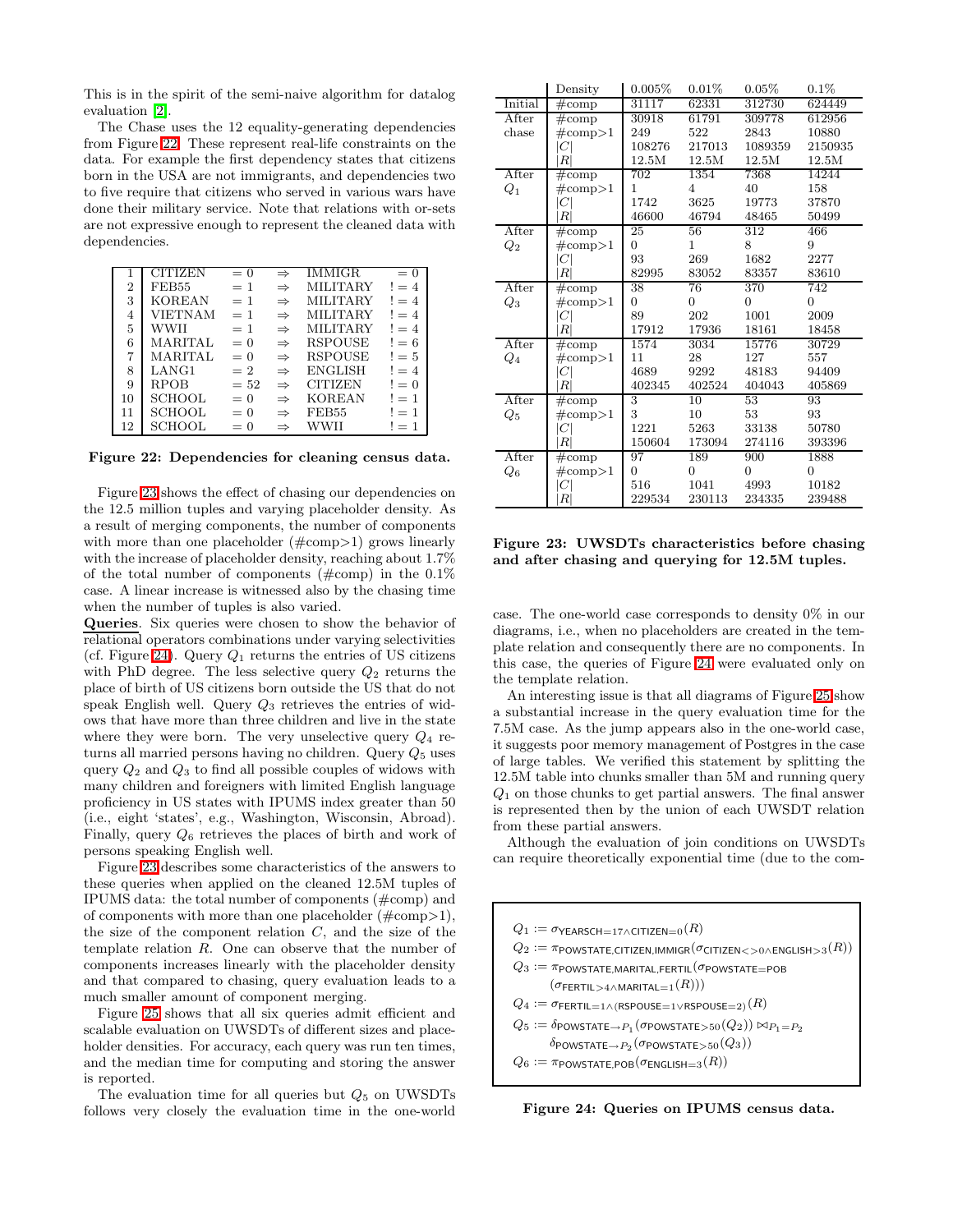

<span id="page-12-1"></span>Figure 25: The evaluation time for queries of Figure [24](#page-11-2) on UWSDTs of various sizes and densities.

position of some decomposed components), our experiments suggest that they behave well in practical cases, as illus-trated in Figures [25](#page-12-1) (c) and (e) for queries  $Q_3$  and  $Q_5$  respectively. Note that the time reported for  $Q_5$  does not include the time to evaluate its subqueries  $Q_2$  and  $Q_3$ .

In summary, our experiments show that UWSDTs behave very well in practice. We found that the size of UWSDTs obtained as query answers remains close to that of one of their worlds. Furthermore, the processing time for queries on UWSDTs is comparable to processing one world. The explanation for this is that in practice there are rather few differences between the worlds. This keeps the mapping and component relations relatively small and the lion's share of the processing time is taken by the templates, whose sizes are about the same as of a single world.

# <span id="page-12-0"></span>**8. APPLICATION SCENARIOS**

Our approach is designed to cope with large sets of possible worlds, which exhibit local dependencies and large commonalities. This data pattern can be found in many applications. In addition to the census scenario used in Section [7,](#page-10-0) we next discuss two further application scenarios that can profit from our approach. As for the census scenario, we consider it infeasible both to iterate over all possible worlds in secondary storage, or to compute UWSDT decompositions by comparing the worlds. Thus we also outline how our UWSDTs can be efficiently computed.

Inconsistent databases. A database is inconsistent if it does not satisfy given integrity constraints. Sometimes, enforcing the constraints is undesirable. One approach to manage such inconsistency is to consider so-called minimal repairs, i.e., consistent instances of the database obtained with a minimal number of changes [\[6\]](#page-14-7). A repair can therefore be viewed as a possible (consistent) world. The number of possible minimal repairs of an inconsistent database may in general be exponential; however, they substantially overlap. For that reason repairs can be easily modeled with UWS-DTs, where the consistent part of the database is stored in template relations and the differences between the repairs in components. Current work on inconsistent databases [\[6\]](#page-14-7) focuses on finding consistent query answers, i.e., answers appearing in all possible repairs (worlds). With our approach we can provide more than that, as the answer to a query represents a set of possible worlds. In this way, we preserve more information that can be further processed using querying or data cleaning techniques.

Medical data. Another application scenario is modeling information on medications, diseases, symptoms, and medical procedures, see, e.g., [\[1\]](#page-14-13). A particular characteristic of such data is that it contains a big number of clusters of interdependent data. For example, some medications can interact negatively and are not approved for patients with some diseases. Particular medical procedures can be prescribed for some diseases, while they are forbidden for others. In the large set of possible worlds created by the complex interaction of medications, diseases, procedures, and symptoms, a particular patient record can represent one or a few possible worlds. Our approach can keep interdependent data within components and independent data in separate components. One can ask then for possible patient diagnostics, given an incompletely specified medical history of the patient, or for commonly used medication for a given set of diseases.

In [\[1\]](#page-14-13) interdependencies of medical data are modeled as links. A straightforward and efficient approach to wrap such data in UWSDTs is to follow the links and create one component for all interrelated values. Additionally, each different kind of information, like medications, diseases, is stored in a separate template relation.

# **9. RELATED WORK**

Recent years have witnessed important contributions towards scalable methods for managing incompleteness in rela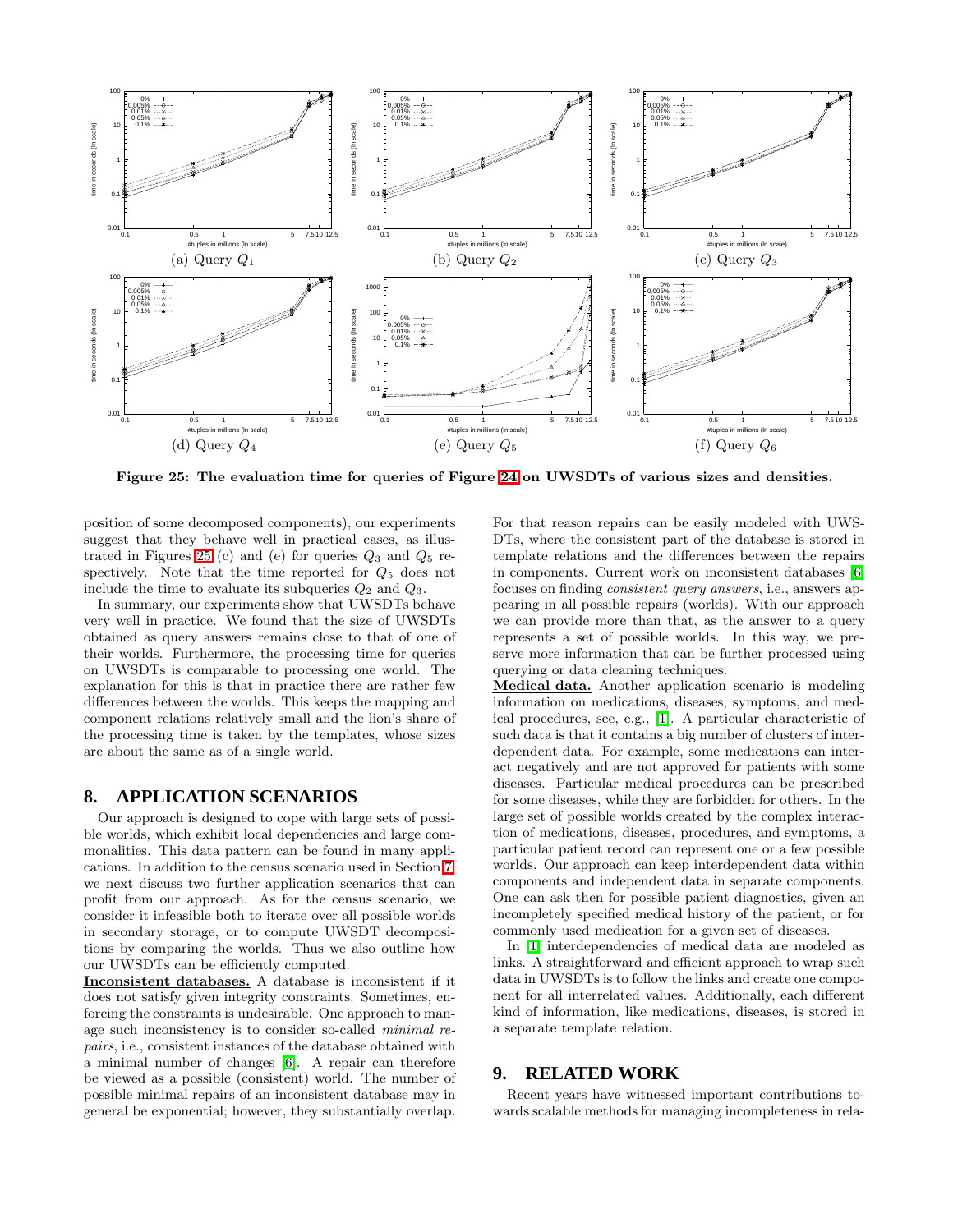tional databases. This section compares expressiveness and processing aspects of [\[7,](#page-14-14) [4,](#page-14-15) [15\]](#page-14-16) with the WSD approach.

Tuple independence. Dalvi and Suciu propose probabilistic databases to model data incompleteness [\[7\]](#page-14-14). Each tuple in a probabilistic databases is assigned a confidence value, which represents the probability of the tuple being in the database. Dalvi and Suciu make the strong assumption that each tuple is an independent probabilistic event, thus their model cannot represent any finite world-set as WSDs can. Rather, a possible world is a subset of the tuples in the database and its probability is computed as the product of probabilities of the tuples in the world and of the ones that are not.

| S   A B |  |               |  | $T \perp C \perp D \perp$ |                     |
|---------|--|---------------|--|---------------------------|---------------------|
|         |  | $s_1$ m 1 0.8 |  |                           | $t_1$   1   p   0.6 |
|         |  | $s_2$ n 1 0.5 |  |                           |                     |

<span id="page-13-0"></span>Figure 26: A probabilistic database.

Figure [26](#page-13-0) shows an example of a probabilistic database D used in  $[7]$  with two relations S and T. The possible worlds for D are given in Figure [27.](#page-13-1)

| world                                |      |
|--------------------------------------|------|
| $\overline{D_1} = \{s_1, s_2, t_1\}$ | 0.24 |
| $D_2 = \{s_1, t_1\}$                 | 0.24 |
| $D_3 = \{s_2, t_1\}$                 | 0.06 |
| $D_4 = \{t_1\}$                      | 0.06 |
| $D_5 = \{s_1, s_2\}$                 | 0.16 |
| $D_6 = \{s_1\}$                      | 0.16 |
| $D_7 = \{s_2\}$                      | 0.04 |
| $D_8 = \emptyset$                    | 0.04 |

<span id="page-13-1"></span>Figure 27: The possible worlds of the probabilistic database in Figure [26.](#page-13-0)

A natural probabilistic extension of WSDs can model the probabilistic databases of Dalvi and Suciu in the following way. Each tuple  $t$  with confidence  $c$  in a probabilistic database induces a WSD component representing two local worlds: the local world with tuple  $t$  and confidence  $c$ , and the empty world with confidence  $1 - c$ . Such a probabilistic extension would further allow to assign probabilities not only to individual tuples (as proposed by Dalvi and Suciu), but also to dependencies of values across tuples, as defined within WSD components (and not possible under the tuple independence assumption). Figure [28](#page-14-17) gives the WSD encoding of the probabilistic database of Figure [26.](#page-13-0)

An important contribution of [\[7\]](#page-14-14) is the evaluation of rank queries under the strong assumption of tuple independence. This is especially challenging because in general query evaluation produces dependencies between tuples and complicates rank computation. In contrast to this, WSDs can represent uniformly tuple dependency and independency. In a followup work [\[13\]](#page-14-18) the probabilistic databases are extended to represent (intentionally) complex correlated events as SQL views.

Or-set independence. Or-set relations [\[11\]](#page-14-1) are a simple formalism for representing incompleteness by allowing relation fields to contain finite sets of values, called or-sets. Each value in an or-set is a possible assignment for the respective field and each combination of assignments for the different fields yields a possible world. As or-set relations

exhibit an independence of the contained or-sets, they are too weak to represent answers even to simple selections, cf. the discussion in Section [1.](#page-0-1) In contrast, WSDs can represent any world-set, while being as succinct as or-set relations for the case of world-sets representable as or-set relations. Also, in such cases, processing WSDs is as efficient as processing or-set relations.

Tuple-set independence. Miller et al. [\[4\]](#page-14-15) study the problem of finding clean answers over dirty databases. A relation in a dirty database is defined here as a set of independent tuples, where each tuple has a set of (mutually exclusive, thus dependent) alternatives. Each alternative is assigned a probability of being in the clean database. Thus one possible instance of a dirty database contains exactly one alternative of each tuple.

In contrast to or-set relations, Miller's representation system contain alternatives for whole tuples rather than for single tuple fields only. Its salient weakness is the inability (1) to efficiently represent alternatives for single tuple fields (as or-set relations and WSDs do), and (2) to represent alternatives for sets of fields across several tuples (as WSDs do). To see the former point, consider an or-set relation with one tuple, which has  $m$  or-sets, each with  $n$  values. The number of alternatives of the same tuple is then  $n^m$ , i.e, the number of possible worlds. As a concrete example, Figure [29](#page-13-2) gives the encoding of the or-set relation from Figure [1](#page-0-0) in Miller's representation system.

| (TID)   | <b>SSN</b> | Name         | Marital        |
|---------|------------|--------------|----------------|
| $t_{1}$ | 185        | Smith        | 1              |
| $t_{1}$ | 185        | Smith        | $\overline{2}$ |
| $t_{1}$ | 785        | Smith        | 1              |
| $t_{1}$ | 785        | Smith        | 2              |
| t2      | 185        | <b>Brown</b> | 1              |
| $t_2$   | 185        | <b>Brown</b> | 2              |
| $t_2$   | 185        | <b>Brown</b> | 3              |
| $t_2$   | 185        | <b>Brown</b> | 4              |
| t2      | 186        | Brown        | 1              |
| t2      | 186        | <b>Brown</b> | 2              |
| $t_2$   | 186        | <b>Brown</b> | 3              |
| t2      | 186        | Brown        |                |

<span id="page-13-2"></span>Figure 29: The or-set relation of Figure [1](#page-0-0) encoded as a dirty database.

The clean answer of a query is defined as the set of tuples that are possible answers of that query, together with their probabilities. Miller et al. investigate the query evaluation problem for the restricted class of queries with acyclic join graphs.

Tuple-set independence can be easily modeled in WSDs by having a component for each set of alternatives (which become component's tuples). For example, the above example can be represented compactly as the WSD in Figure [4.](#page-1-2)

Note that the or-set, tuple, and tuple-set independence assumptions discussed above drastically simplify the query evaluation on WSDs, because each tuple of a database relation becomes now a tuple in a component. Component merging, the most expensive operation on WSDs, is thus only needed when joining independent relations and not needed for relational algebra operations on a single relation. Strong Representation Systems. Recent work by Widom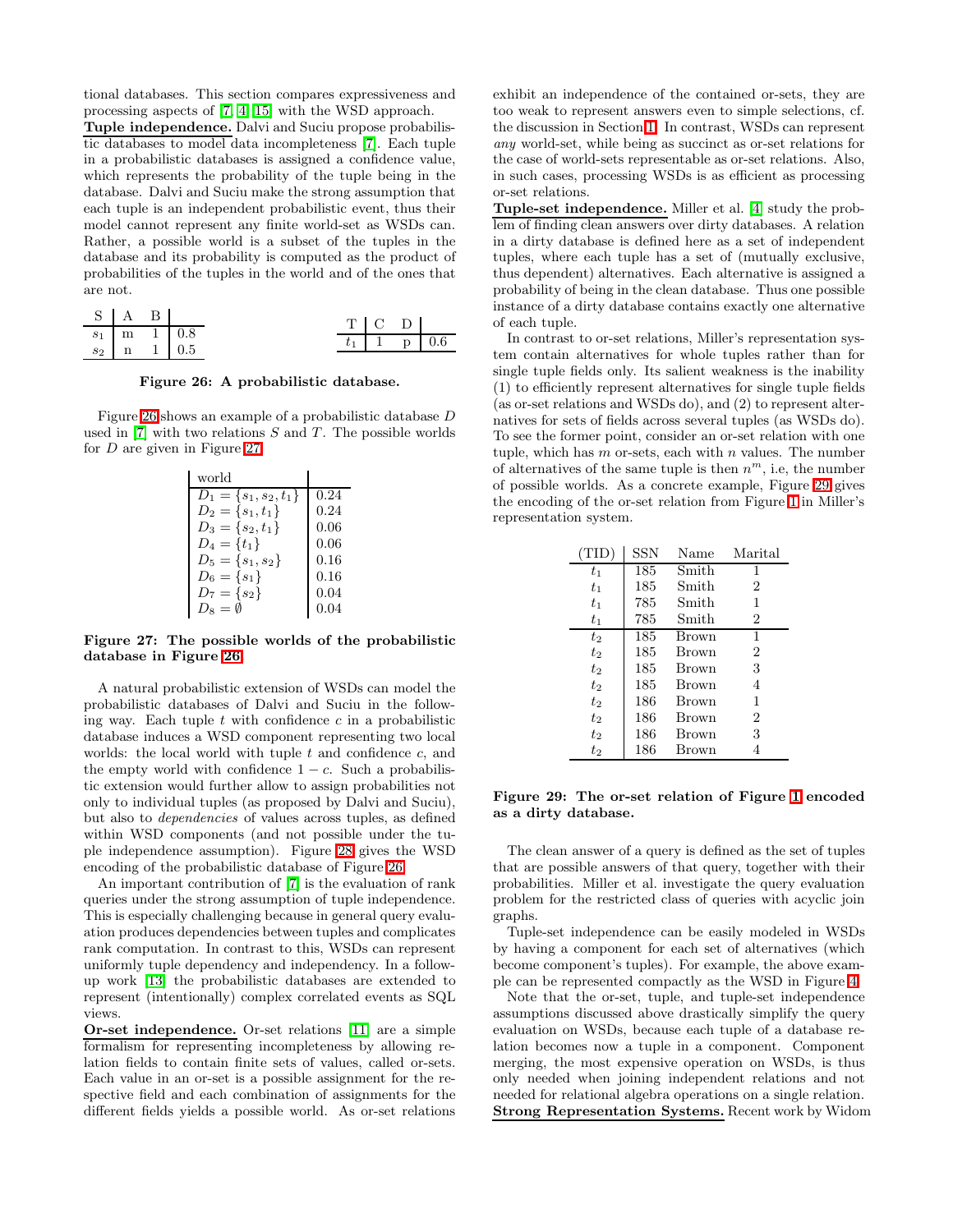| 5.81.A | $S.s1$ .B |     |                   | $S.s_2.A$    | S.s <sub>2</sub> .B |          |        | $1. t_1$ . U | $1.t_1.D$ |     |
|--------|-----------|-----|-------------------|--------------|---------------------|----------|--------|--------------|-----------|-----|
| --     |           | 0.8 | $\checkmark$<br>⌒ | $\mathbf{H}$ |                     | 0.5      | $\sim$ |              |           | 0.6 |
|        |           | U.Z |                   |              |                     | -<br>U.Ə |        |              |           | 0.4 |

<span id="page-14-17"></span>Figure 28: WSD equivalent to the probabilistic database in Figure [26.](#page-13-0)

et al. on uncertain information and lineage [\[18,](#page-15-0) [15\]](#page-14-16) proposes a system called Trio for managing incomplete data. Out of a plethora of so-called working models of varying expressiveness, Trio has a complete model (called TCM), i.e., TCM can represent any finite world-set. Because this is also the goal of WSDs, their work and ours inherently share some similarities, though they differ in important theoretical and practical aspects.

TCM lies at the intersection of the c-tables of [\[10\]](#page-14-0) and the probabilistic databases of [\[13\]](#page-14-18). More precisely, in TCM the worlds of a relation are represented as a table containing all tuples of that relation as independent events. Additionally, TCM allows to express complex tuple events using propositional formulas over tuple identifiers. As discussed in the introduction, WSDs can be seen as a normal form for ctables, and thus for TCM instances.

As shown in [\[15\]](#page-14-16), various decision problems like tuple possibility and certainty are NP-hard for TCM, which makes TCM as unrealistic for practical purposes as c-tables are. In contrast, in a current work [\[5\]](#page-14-11) we show that both these problems admit polynomial decision in the context of WSDs.

To date, the scalability of WSDs and Trio could not be compared in practice, for Trio is still being built (cf. [\[15\]](#page-14-16)). Infinite world-sets. So far work on representing infinite world-sets has been mainly theoretical. Formalisms include v-tables, where fields can be occupied by variables, and ctables, where in addition to variables one can specify logical constraints on their values. In [\[5\]](#page-14-11) we propose an extension of WSDs that adds support for infinite world-sets. This extension makes WSDs equivalent in expressive power to c-tables and bears the promise of more efficient data management and query processing.

# <span id="page-14-8"></span>**10. FUTURE WORK**

While first experiments suggest that WSDs are a very promising framework for representing and managing incomplete information, we are currently working on evaluating WSDs in applications other than survey data.

We have started the analysis of the data cleaning problem in the context of UWSDTs and our experiments make use of partially cleaned data. In the future, we will study the data cleaning problem within our framework in greater depth.

Although in many application scenarios, e.g. census, the data does not change over time, we intend to address the problem of making updates to WSDs in the future. Note that updates are easy to handle in the case when changes made are the same in all worlds. For instance, adding a tuple to each world of a UWSDT just means to add the tuple once to the template relation. However, updating world-sets with incomplete information – even defining meaningful notions of this – is an interesting problem for future research.

We are currently working on generalizing the framework of WSDs to support also infinite sets of possible worlds by taking an approach that integrates WSDs with c-tables. Our WSDs correspond to a certain CNF-like normal form for the condition formulas in c-tables. In the future, we would like

to elaborate on this to define syntactic normal forms for ctables which are at the same time powerful as representation systems (for finite as well as infinite world-sets) and allow for scalable representation, data cleaning, and query processing.

# <span id="page-14-13"></span><span id="page-14-9"></span>**11. REFERENCES**

- [1] http://www.medicinenet.com.
- [2] S. Abiteboul, R. Hull, and V. Vianu. Foundations of Databases. Addison-Wesley, 1995.
- <span id="page-14-5"></span>[3] A. V. Aho, C. Beeri, and J. D. Ullman. "The Theory of Joins in Relational Databases". ACM Trans. Database Syst., 4(3):297–314, 1979.
- <span id="page-14-15"></span>[4] P. Andritsos, A. Fuxman, and R. J. Miller. Clean answers over dirty databases: A probabilistic approach. In Proc. ICDE, page 30, 2006.
- <span id="page-14-11"></span>[5] L. Antova, C. Koch, and D. Olteanu. World-set decompositions: Expressiveness and efficient algorithms, 2006. Unpublished manuscript available from the authors.
- <span id="page-14-7"></span>[6] M. Arenas, L. E. Bertossi, and J. Chomicki. Consistent query answers in inconsistent databases. In Proc. PODS, pages 68–79, 1999.
- <span id="page-14-14"></span>[7] N. Dalvi and D. Suciu. Efficient query evaluation on probabilistic databases. In Proc. VLDB, pages 864–875, 2004.
- <span id="page-14-6"></span>[8] G. Grahne. Dependency satisfaction in databases with incomplete information. In Proc. VLDB, pages 37–45, 1984.
- <span id="page-14-3"></span>[9] G. Grahne. The Problem of Incomplete Information in Relational Databases. Number 554 in LNCS. Springer-Verlag, 1991.
- <span id="page-14-0"></span>[10] T. Imielinski and W. Lipski. Incomplete information in relational databases. Journal of ACM, 31:761–791, 1984.
- <span id="page-14-1"></span>[11] T. Imielinski, S. Naqvi, and K. Vadaparty. Incomplete objects — a data model for design and planning applications. In Proc. SIGMOD, pages 288–297, 1991.
- <span id="page-14-4"></span>[12] D. Maier, A. O. Mendelzon, and Y. Sagiv. "Testing Implications of Data Dependencies". ACM Trans. Database Syst., 4(4):455–469, 1979.
- <span id="page-14-18"></span>[13] C. Re, N. Dalvi, and D. Suciu. Probabilistic databases: Where and how. Technical report, University of Washington, 2005.
- <span id="page-14-12"></span>[14] S. Ruggles, M. Sobek, T. Alexander, C. A. Fitch, R. Goeken, P. K. Hall, M. King, and C. Ronnander. Integrated public use microdata series: V3.0, 2004.
- <span id="page-14-16"></span>[15] A. D. Sarma, O. Benjelloun, A. Halevy, and J. Widom. Working models for uncertain data. In Proc. ICDE, 2006. initially published as Stanford Technical Report, Feb. 2005.
- <span id="page-14-10"></span>[16] J. D. Ullman. Principles of Database  $\mathcal{B}$ Knowledge-Base Systems Vol. 2: The New Technologies. Computer Science Press, 1989.
- <span id="page-14-2"></span>[17] M. Y. Vardi. "The Complexity of Relational Query Languages". In Proc. STOC, pages 137–146, 1982.